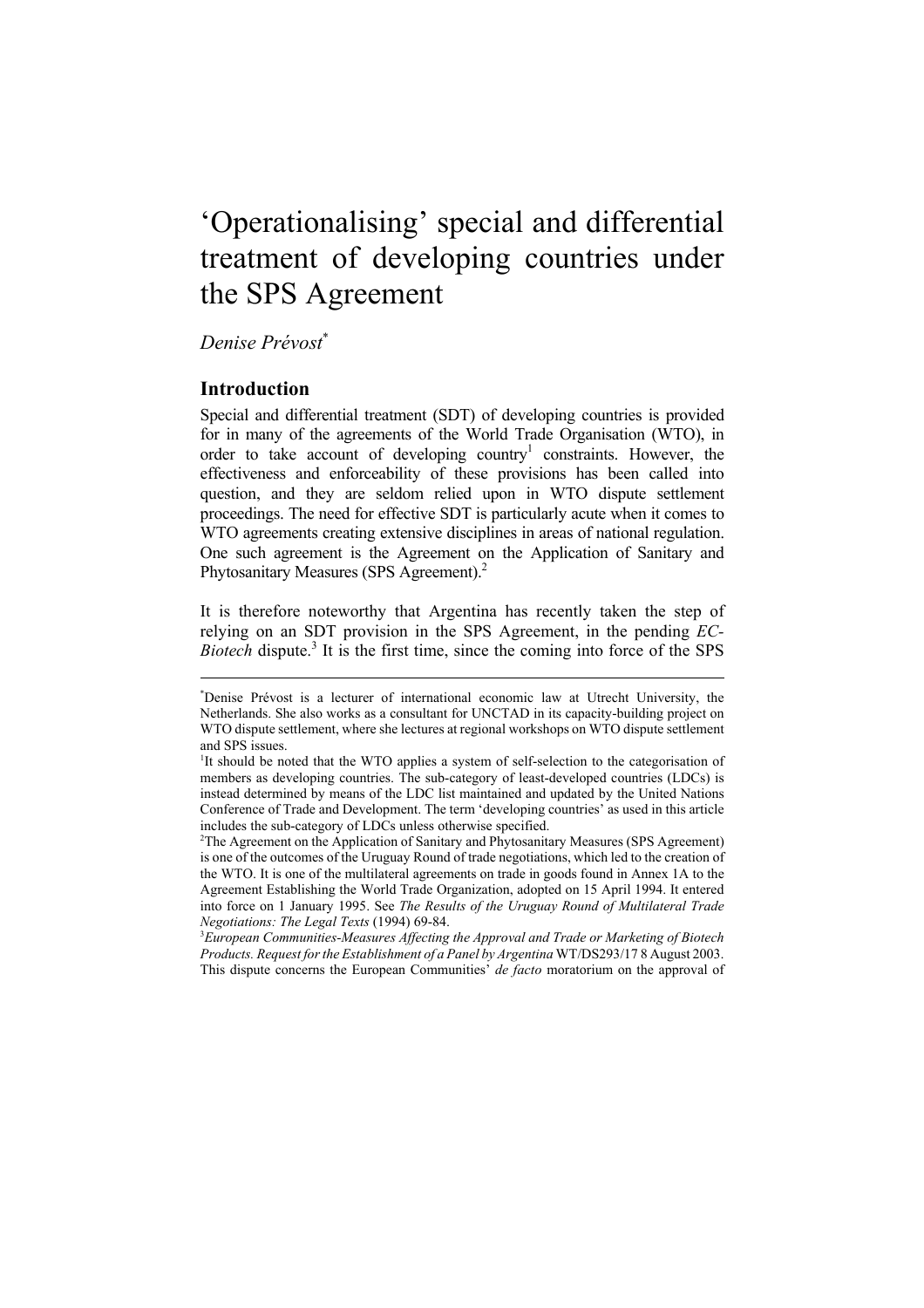Agreement in 1995, that a member of the WTO has tried to enforce its special rules in favour of developing countries, in dispute settlement proceedings. The way the Panel in this case will deal with the SDT issue is likely to have far-reaching implications, not only for the position of developing countries under the SPS Agreement, but also for the current discussions in the Doha Development Round negotiations at the WTO on how to make SDT provisions more effective and operational.

This article aims to evaluate the existing SDT provisions in the SPS Agreement, in order to determine the possibilities open to the Panel to give them an effective interpretation. While inspired by Argentina's initiative in the *EC-Biotech* dispute, it will not limit itself to an examination of the particular provision relied upon by Argentina, and the arguments it made in support of its claim. Instead, it will look more generally at SDT provisions in the SPS Agreement.

First, the context for the discussion will be set by means of a brief look at the current negotiations on SDT at the WTO, in the ongoing Doha Round. Then, the need for SDT in the SPS Agreement will be addressed. Thereafter, the actual SDT provisions in the SPS Agreement will be scrutinised more closely to determine whether enforceable obligations can be derived from them. The disappointing experience with regard to implementation of many of these provisions, in the first ten years of operation of this agreement, will be considered. The possibilities for making the SDT provisions operational in dispute settlement will thereafter be examined. This will be done in the light of previous panel and Appellate Body decisions on similar provisions in other agreements, from which guidance might be drawn for the interpretation of SDT provisions in the SPS Agreement. Finally, conclusions will be drawn with regard to the effect of the possibilities open to panels to enforce existing SDT provisions in this agreement, on the deadlocked Doha Round negotiations in this area.

## **Doha Round negotiations on SDT**

The 'operationalisation'<sup>4</sup> of special and differential treatment of developing countries is currently a burning issue at the WTO. Developing countries

agricultural biotechnology products, as well as the introduction by some EC member states of bans on products of agricultural biotechnology that have already been approved by the EC. Parallel disputes on the same matter have been initiated by Canada (WT/DS292) and the United States (WT/DS291). On 29 August 2003, a single panel was established to hear all three disputes, and composed on 4 March 2004. The panel proceedings are currently on-going after being extended four times. In his latest communication, the chairman of the panel reported that the panel estimates that it will issue its final report to the parties by the end of December 2005 (see WT/DS291/29; WT/DS292/23; WT/DS293/23).

<sup>4</sup> The term 'operationalisation' is currently commonly used in WTO discussions on SDT, as shorthand for the concept of making SDT provisions more precise, effective and operational. It will be used in this sense in this article.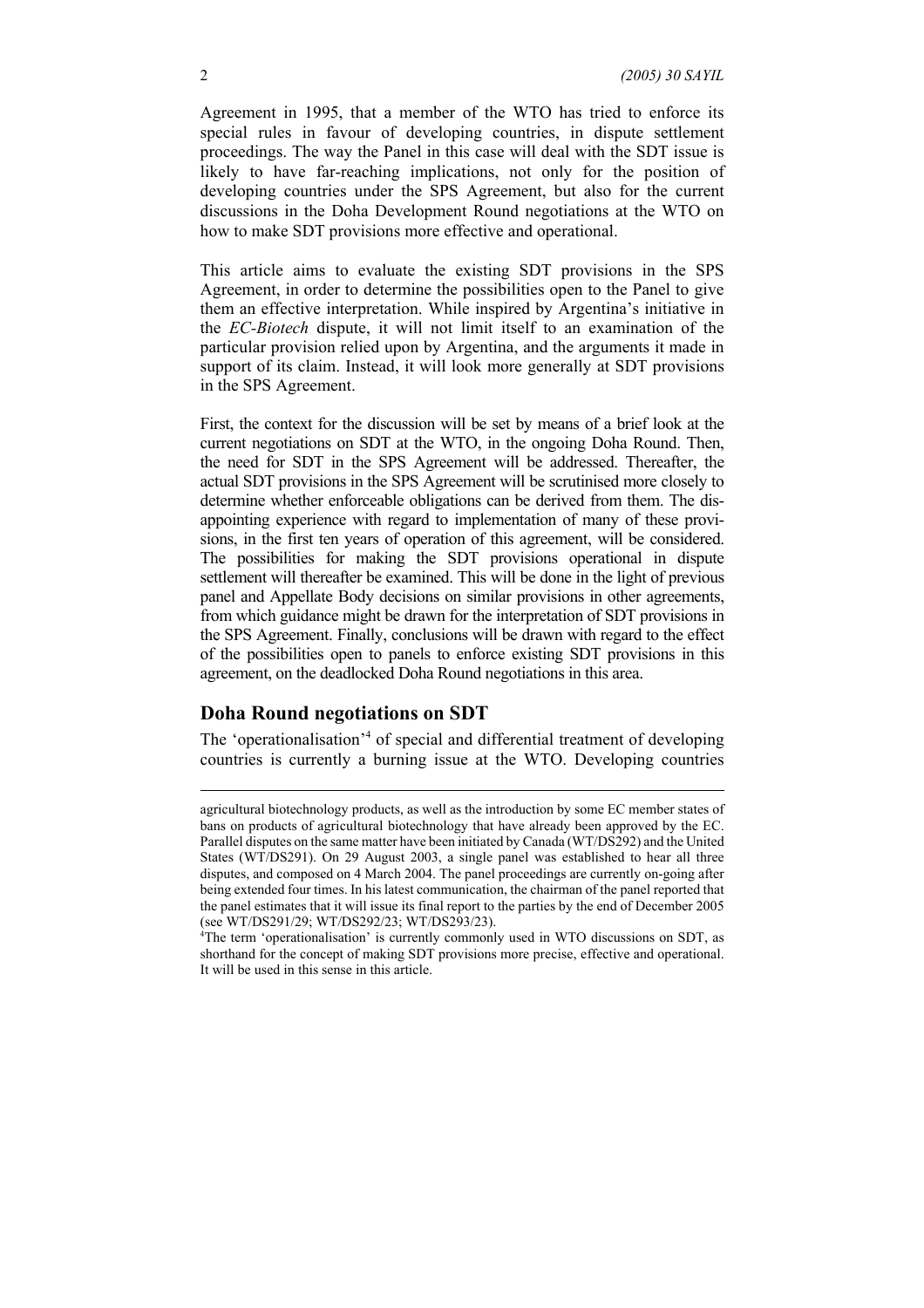have repeatedly raised concerns with regard to the lack of implementation of SDT provisions, which they regard as the *quid pro quo* for the extensive commitments they undertook in the Uruguay Round of trade negotiations. As part of the effort to bring developing countries back on board after the failure of the Seattle Ministerial Conference in 1999, these implementation concerns have received increased attention.

There is renewed recognition at the WTO of the need to ensure that developing countries fully share in the benefits of the trading system, by taking into account their special needs and constraints.<sup>5</sup> At the Doha Ministerial Meeting in 2001, concrete steps were taken towards this objective. First, the Ministerial Conference adopted the *Implementation Decision*, which embodies decisions to address developing country concerns regarding problems with implementation of certain provisions in WTO agreements, including those on SDT, and sets out a work programme on SDT.<sup>6</sup> Second, the *Ministerial Declaration* setting the agenda for trade negotiations in the ongoing Doha Round, known as the Doha Development Agenda, 'seek[s] to place developing country needs and interests at the heart of the Work Programme adopted in [that] Declaration'.7 One of the ways it aims to achieve this is by recognising that SDT provisions are 'an integral part of the WTO Agreements' and mandating a review of these provisions with a view to 'strengthening them and making them more precise, effective and operational'.<sup>8</sup> It thus endorses the work programme set out in the *Implementation Decision* in this regard.<sup>9</sup>

<sup>&</sup>lt;sup>5</sup>It is not the aim of this article to provide an overview of SDT in the WTO. For an extensive and useful discussion of this issue, see Page and Kleen 'Special and differential treatment of developing countries in the World Trade Organization' (2005) 2 *Global Development Studies*. 6 Ministerial Conference *Implementation-Related Issues and Concerns. Decision of 14 November 2001* WT/MIN(01)/17 20 November 2001 I *(Implementation Decision)*. This decision was adopted having regard to articles IV:1, IV:5 and IX of the Marrakesh Agreement Establishing the WTO. Although this decision cannot be regarded as one of the 'covered agreements' regarding which WTO dispute settlement proceedings can be brought (in terms of article 1.1 of the DSU), it is clearly relevant for dispute settlement as a 'subsequent agreement' between the parties regarding the application of the provisions of a treaty, under article 31.3(a) of the Vienna Convention on the Law of Treaties. The relevance of this decision for the SDT provisions of the SPS Agreement is discussed further below. 7 Ministerial Conference *Ministerial Declaration adopted on 14 November 2001* WT/MIN(01)/DEC/1 20 November 2001 par 2.

<sup>8</sup> *Id* at par 44.

<sup>9</sup> The Doha *Implementation Decision* n 6 above instructs the Committee on Trade and Development (CTD) to identify which SDT provisions are mandatory and which are non-binding and to consider the implications of making the non-binding provisions mandatory. Further, it must examine additional ways to make SDT provisions more effective. The deadline by which the CTD had to report to the General Council with clear recommendations was July 2002. See n 6 above at par 12. In terms of this mandate, delegations asked the WTO Secretariat to produce an informal factual paper giving an overview of mandatory and non-mandatory SDT provisions. The secretariat has done so in two comprehensive documents. See CTD *Non-mandatory Special and Differential Treatment Provisions in WTO Agreements and Decisions. Note by the Secretariat. Addendum* WT/COMTD/W/77/Rev 1/Add 3 4 February 2002, CTD *Implementation of Special and Differential Treatment Provisions in WTO Agreements and Decisions. A Review of Mandatory Special and*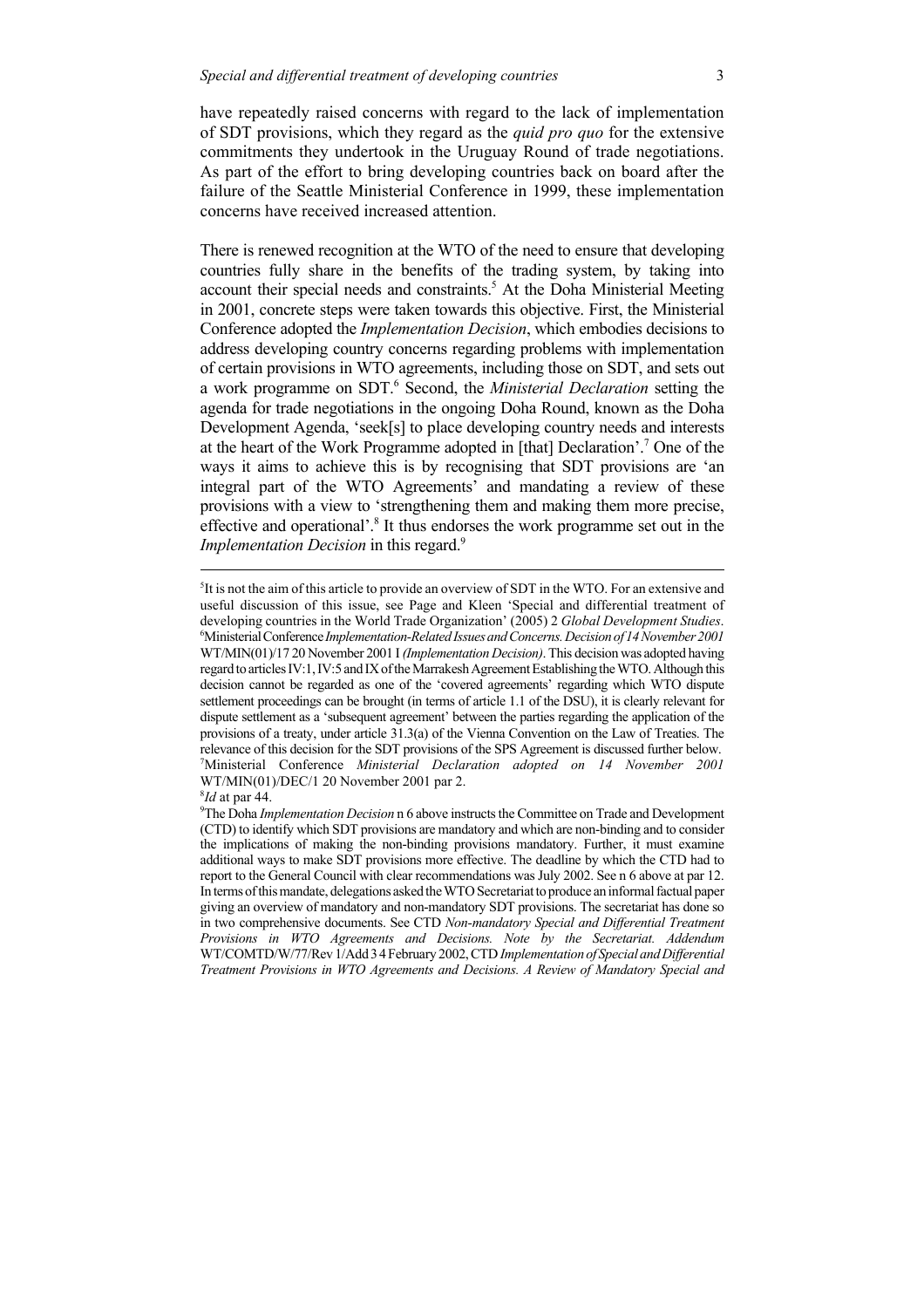To date, the Doha Round negotiations on SDT at the WTO have borne little fruit.<sup>10</sup> This is also the case with regard to those SDT proposals relating to the SPS Agreement that were referred to the SPS Committee by the General Council. The SPS Committee was unable to reach agreement on these proposals upon completion of its SDT work programme<sup>11</sup> in 2003,<sup>12</sup> and again in 2005. The latest report of the SPS Committee to the General Council reflects this stalemate, and notes that there is an 'expectations gap' between members in this regard.<sup>13</sup>

In the absence of progress towards addressing concerns with the effectiveness of SDT provisions through negotiations, the possibilities that exist for enforcing existing SDT provisions in dispute settlement gain in significance.<sup>14</sup>

<sup>13</sup>This report notes 'The SPS Committee has been unable to develop any clear recommendations for a decision on the proposals on special and differential treatment referred to it by the General Council'. See Committee on Sanitary and Phytosanitary Measures *Report on Proposals for Special and Differential Treatment. Adopted by the Committee on 30 June 2005* G/SPS/35 7 July 2005 pars 40-41. <sup>14</sup>This raises interesting issues with regard to the balance between the political and disputesettlement organs of the WTO. It is beyond the ambit of this article to address the debate regarding whether there is an institutional imbalance between the WTO's consensus-based, inefficient rulemaking procedures and its highly efficient, automatic dispute settlement system. For contributions to this important discussion, see Lorand Bartels 'The separation of powers in the WTO: How to avoid judicial activism' (2004) 53 *ICLQ* 861-895; Joost Pauwelyn 'The transformation of world trade' (2005) 104 *Michigan Law Review* 1-66. See further, Ignacio Garcia Bercero 'Functioning of the WTO system: Elements for possible institutional reform' (2000) 6 *International Trade Law and Regulation* 103: 105; Frieder Roessler 'The institutional balance between the judicial and the political organs of the WTO,' in Bronckers and Quick (eds) *New directions in International Economic Law: Essays in honour of John H Jackson* (2000) 325-345; and Claus-Dieter Ehlermann 'Tensions between the dispute settlement process and the diplomatic and treaty-making activities

*Differential Treatment Provisions. Note by the Secretariat. Addendum* WT/COMTD/W/77/Rev 1/Add 2 21 December 2001. The conclusions in these papers will be mentioned below where relevant to the SDT provisions of the SPS Agreement

<sup>&</sup>lt;sup>10</sup>There is significant disagreement with regard to the question whether cross-cutting principles for SDT should first be agreed upon (a view espoused by several developed members), or whether negotiations should rather focus on agreement-specific SDT proposals (the approach preferred by many developing members). This disagreement has hampered progress in the negotiations. For a useful summary of the negotiations in this regard, see *Doha Round Briefing Series. Cancun Update: Special and Differential Treatment* vol 2 No 13 August 2003; *Doha Round Briefing Series. Developments since the Fourth WTO Ministerial Conference: Special and Differential Treatment* vol 1 No 13 February 2003.

<sup>11</sup>Committee on Sanitary and Phytosanitary Measures *Special and Differential Treatment Proposals Schedule of Work. Decision by the Committee* G/SPS/26 2 July 2003.

<sup>&</sup>lt;sup>12</sup>Committee on Sanitary and Phytosanitary Measures *Implementation and Special and Differential Treatment: Report by the Chairman to the General Council* G/SPS/30 20 November 2003). In this report, while mention is made of achievements with regard to the outstanding implementation issues referred to the SPS Committee in the Doha *Implementation Decision*, in contrast, with regard to the SDT proposals referred to it by the General Council there is only a brief report on comments received and on-going work*.* In August 2004, the General Council again referred agreementspecific proposals to the relevant WTO bodies, including the SPS Committee, with the instruction that they expeditiously complete consideration of thereof, and report back with recommendations by July 2005. See General Council *Doha Work Programme. Decision Adopted by the General Council on 1 August 2004* WT/L/579.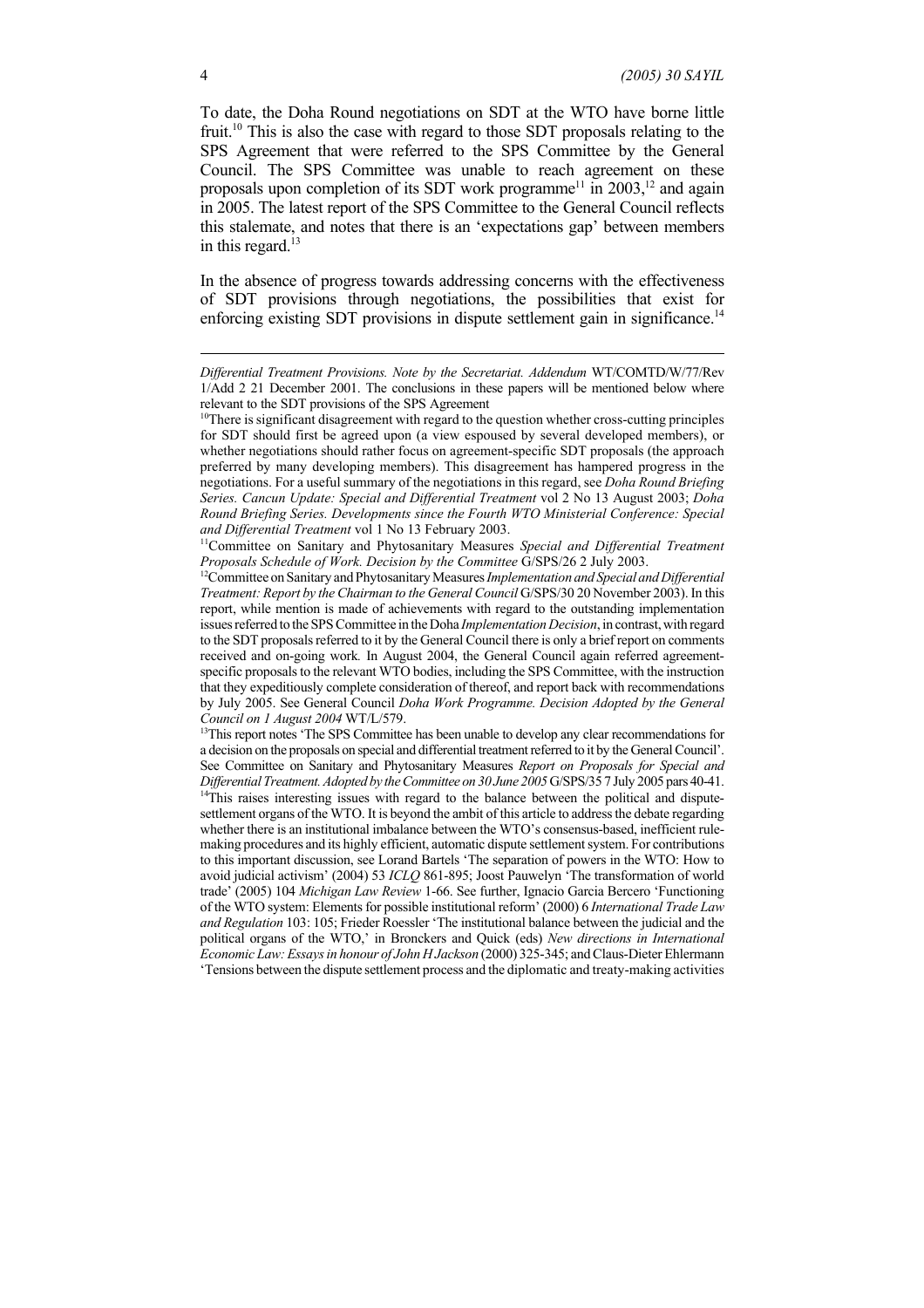It is the task of panels and the Appellate Body to interpret these, and other, provisions in WTO agreements in a way that gives meaning and effect to them. The extent to which it is possible to 'operationalise' the SDT provisions, within the limits of the customary rules of interpretation to which panels are bound,<sup>15</sup> therefore deserves attention. A short examination of the need for special treatment of developing countries in the SPS Agreement precedes this analysis, in order to highlight the importance of operationalising its SDT provisions.

## **The need for SDT in the SPS Agreement**

In the current discussion on SDT in the WTO, there is wide recognition of the fact that 'one size does not fit all'<sup>16</sup> when it comes to regulatory disciplines in trade rules. This general observation is particularly on point when it comes to the SPS Agreement.

The SPS Agreement aims to balance the competing goals of trade liberalisation and the protection of health. It does so by recognising the sovereign right of governments to protect human, animal and plant health in their territories, while establishing disciplines on their ability to do so in ways that restrict trade in the agri-food sector. All sanitary and phytosanitary  $(SPS)$  measures<sup>17</sup> that affect trade must be applied in accordance with its rules.<sup>18</sup>

The SPS Agreement encourages members to harmonise their SPS measures<sup>19</sup> by basing them on international standards developed by international standard-

of the WTO' (2002) 1/3 *World Trade Review* 301-308.

<sup>&</sup>lt;sup>15</sup>Article 3.2 of the WTO's Dispute Settlement Understanding (DSU) provides that the dispute settlement system serves to clarify the existing provisions of the agreements 'in accordance with customary rules of interpretation of public international law'. These rules are reflected in articles 31 and 32 of the Vienna Convention on the Law of Treaties, as held by the Appellate Body in *US-Gasoline* and in *Japan-Alcoholic Beverages II*. See Appellate Body Report *United States-Standards for Reformulated and Conventional Gasoline* WT/DS2/AB/R 20 May 1996 DSR 1996 I 3 at 17; and Appellate Body Report *Japan-Taxes on Alcoholic Beverages* WT/DS8/AB/R WT/DS10/AB/R WT/DS11/AB/R 1 November 1996 DSR 1996 I 97 at 10.

<sup>16</sup>Bernard Hoekman *et al More Favorable Differential Treatment of Developing Countries: Towards a new approach in the WTO* Working Paper 3107 August 2003 at 3; J. Michael Finger 'The Uruguay Round North-South bargain: Will the WTO get over it?' in Kennedy and Southwick (eds) *The political economy of international trade law. Essays in honor of Robert E Hudec* (2002) 301-310 at 306.

<sup>&</sup>lt;sup>17</sup>Broadly speaking, the term 'SPS measures' refers to all laws, regulations, decrees, requirements and procedures aimed at protecting human, animal or plant life or health from food-borne risks or risks from pests or diseases. See the definition in Annex A, par 1 of the SPS Agreement. <sup>18</sup>Article 1.1 of the SPS Agreement.

<sup>&</sup>lt;sup>19</sup>Article 3 of the SPS Agreement. This article does not oblige Members to harmonise their measures, but instead gives them three autonomous options. Members may: (1) base their measure on international standards; (2) conform their measure to international standards and thereby benefit from a presumption of consistency with the entire SPS Agreement and the GATT (3) adopt a measure resulting in a higher level of protection than the international standard, provided it is justified by means of a risk assessment. Article 3 was clarified by the Appellate Body in *EC-Hormones* WT/DS26/AB/R WT/DS48/AB/R 13 February 1998.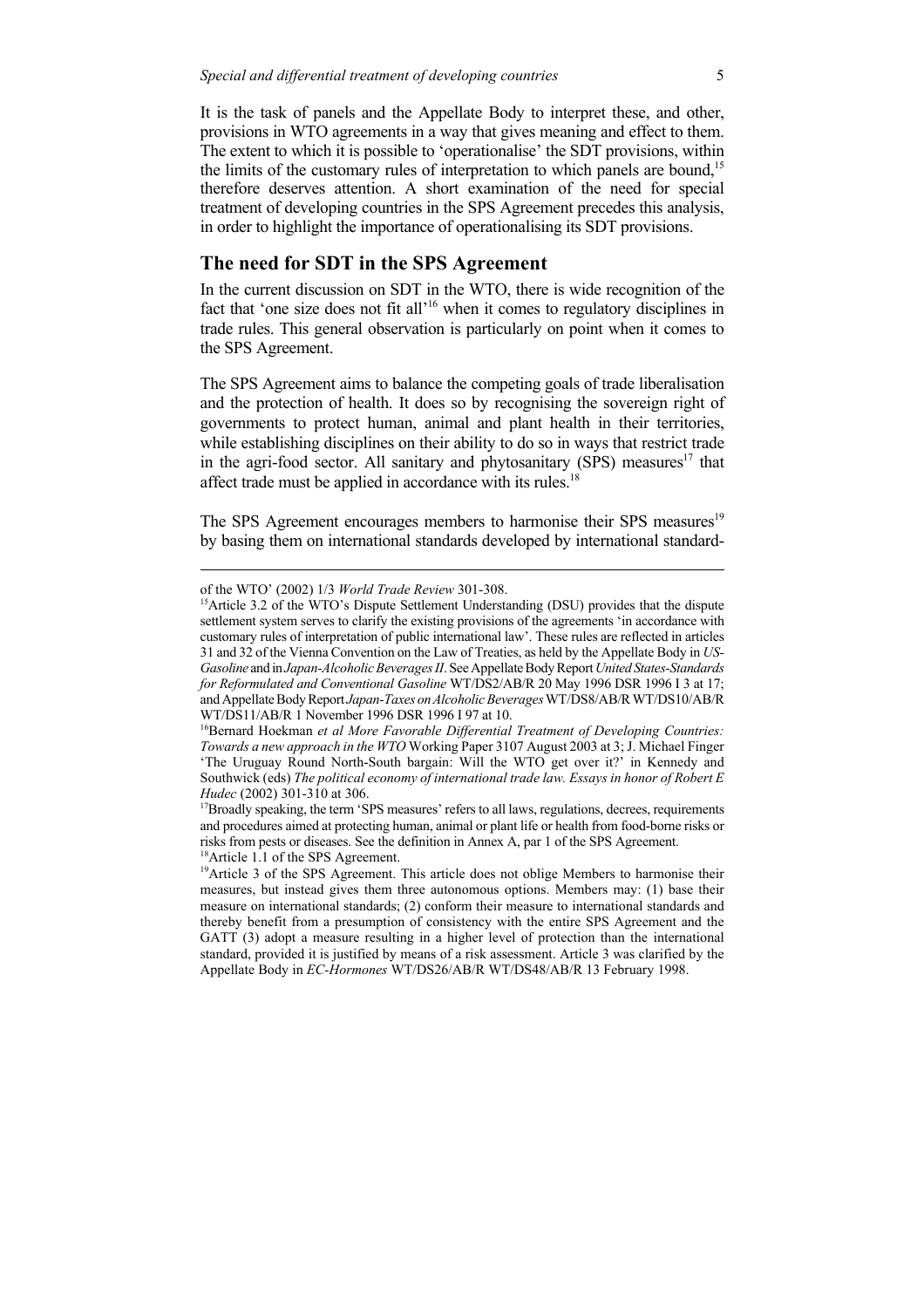setting bodies.<sup>20</sup> A member that does not base its measure on an international standard must justify this by means of a risk assessment satisfying the requirements of the SPS Agreement.<sup>21</sup> In addition, members must meet various other requirements, including those regarding consistency in choice of level of SPS protection,<sup>22</sup> use of the least trade-restrictive measure,<sup>23</sup> and prior notification of measures.<sup>24</sup> These disciplines are resource-intensive and require a capacity that many developing countries do not have.

For example, developing countries have difficulty participating effectively in international standard setting, $25$  with the result that the benchmark standards often do not reflect developing country circumstances and constraints. In addition, lack of scientific expertise and data collection capacity make it difficult for many developing countries to meet the complex requirements for a risk assessment to justify their deviation from international standards. The transparency and other disciplines of the SPS Agreement also require a welldeveloped regulatory infrastructure. Making the necessary investments in this area would often mean that developing countries must divert scarce resources from other development priorities.

Thus, the SPS Agreement, like other WTO agreements creating disciplines for behind-the-border regulatory regimes, necessitates the recognition of differences in capacity across different levels of development. The ability of countries to comply with, and benefit from, their rules depends on their 'starting position'.26 In other words, the existing situation in a country, such as

<sup>&</sup>lt;sup>20</sup>Annex A par 3 of the SPS Agreement identifies the relevant international standard-setting bodies for purposes of the SPS Agreement, namely the Codex Alimentarius Commission (for food-safety issues); the International Office of Epizootics, now called the World Animal Health Organisation (for animal health issues); and the International Plant Protection Convention (for phytosanitary issues).

<sup>&</sup>lt;sup>21</sup>The requirements for a risk assessment are set out in article 5.1 and 5.2 and Annex A par 4 of the SPS Agreement. In article 5.7, allowance is made for provisional measures when scientific evidence is insufficient.

<sup>&</sup>lt;sup>22</sup>Article 5.5 of the SPS Agreement.

<sup>&</sup>lt;sup>23</sup>Article 5.6 of the SPS Agreement.

<sup>&</sup>lt;sup>24</sup>Article 7 and Annex B of the SPS Agreement.

<sup>&</sup>lt;sup>25</sup>While developing country attendance of plenary meetings of the standard-setting bodies where standards are adopted is increasing, following new initiatives in this area by these bodies, their participation is not very effective. They are often not well prepared for the discussions at these meetings, having not participated in the process of preparation of standards in the technical committees, and they often lack the necessary national data to provide a meaningful input into the discussions.

 $26$ Hamwey notes that, '... the playing field resulting from international trade agreements that have ostensibly equivalent rules for all contracting parties, may provide a much smaller policy space for developing than developed countries because of differences in initial conditions and national policy implementation capacities'. Robert M Hamwey *Expanding National Policy Space for Development: Why the Multilateral Trading System Must Change* Working Paper 25, September 2005.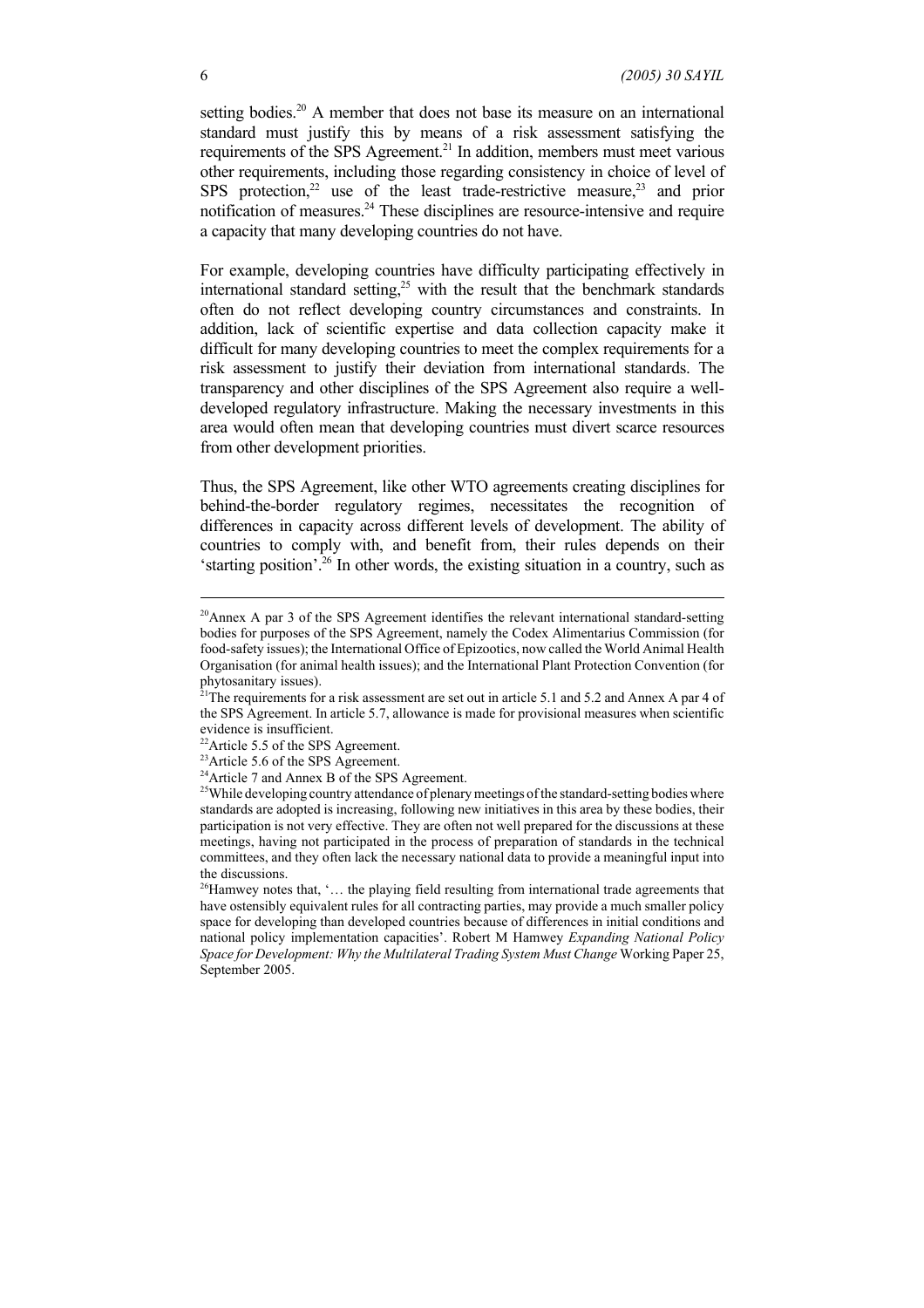the strength of its regulatory system, its infrastructure, human and financial resources, etcetera, will affect the impact of regulatory disciplines on that country.

It is therefore necessary to find ways to ensure that agreements laying down regulatory disciplines, such as the SPS Agreement, are development-friendly.<sup>27</sup> They should leave sufficient space for countries to pursue their development policies through national regulation, while at the same time create clear and workable rules to ensure market access. This difficult balance is aimed at by provisions in WTO agreements on SDT of developing countries.<sup>28</sup>

More specifically, the need for SDT in the SPS Agreement arises in two main areas. The first concerns the disciplines of the SPS Agreement itself, namely these countries' difficulties with compliance with the resource-intensive obligations of the agreement and their lack of capacity to enforce their rights under the agreement. The second area goes beyond the SPS Agreement and relates to the constraints on developing countries' ability to meet the SPS requirements of their trading partners, even when these are consistent with the SPS Agreement. Both these areas need to be addressed in order to ensure that developing countries are in a position to reap the benefits of the SPS Agreement without bearing a disproportionate burden of costs.

At the same time, as was widely recognised by the negotiators of the SPS Agreement, any mechanisms to deal with developing country concerns should not jeopardise the right of a member to impose scientifically justified measures necessary to prevent unacceptable risks to human, plant or animal life or health.<sup>29</sup> To do so would not only lead to risks of harmful effects on human health and agricultural production, contrary to the duties of governments, but would also be counterproductive. It would fuel consumer fears, leading to a decrease in demand for products originating in developing countries, and harm

 $27$ Stevens argues that this is particularly necessary now that the improved dispute settlement system has eliminated much of the flexibility that characterised the GATT. As a result, 'in order to avoid adverse, unintended consequences from dispute settlement (or the threat thereof), the WTO needs new mechanisms to balance precise rules and appropriate flexibility…'. See Christopher Stevens 'Recognising reality: Balancing precision and flexibility in WTO rules' presented at the Joint ICTSD-GP International Dialogue: Making Special and Differential Treatment More Effective and Responsive to Development Needs, Chavannes-de-Bogis, Switzerland: International Centre for Trade and Sustainable Development, 6 and 7 May 2003 at 3.

<sup>&</sup>lt;sup>28</sup>The link between policy space for development and SDT is recognised by Hamwey, who argues that, '… special and differential treatment (S&DT) for developing countries under the [multilateral trading system] needs to be enhanced and made more actionable and effective in order to provide developing countries with essential national policy space for development'. Robert M Hamwey n 11 above.

 $29$ This recognition persists in the current SDT discussions. See Committee on Sanitary and Phytosanitary Measures, *Report on Proposals for Special and Differential Treatment n* 13 above at par 5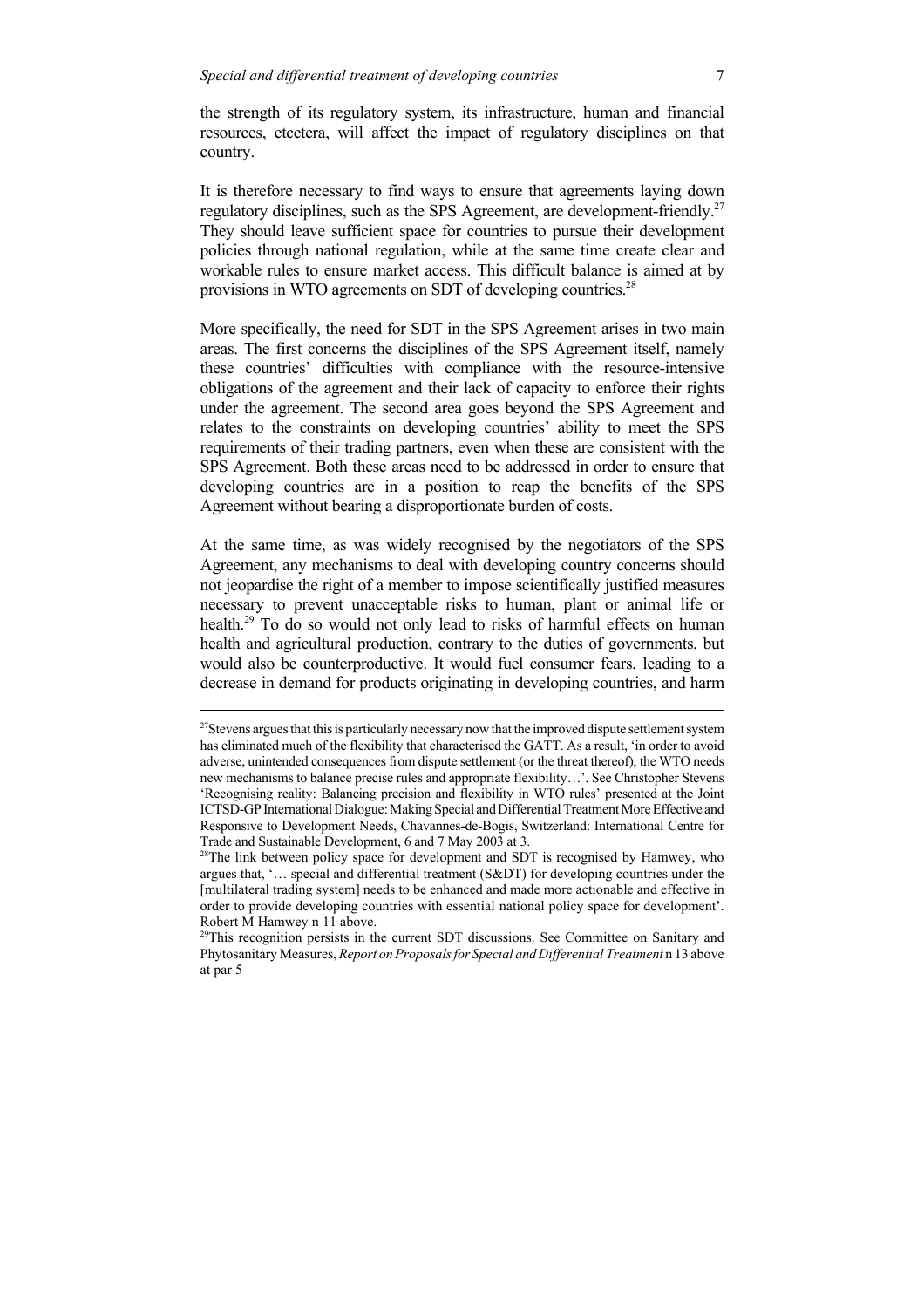the reputation of such exporting countries by casting doubts on their regulatory capacities.30 Similarly, difficulties with implementation of the regulatory disciplines of the agreement should not be dealt with by means of a relaxation of the rules. Creating loopholes though which measures that are disguised forms of protectionism can slip would undermine the market access gains achieved by the SPS Agreement. Thus, it is important to find ways of helping developing countries to overcome their constraints without weakening legitimate SPS measures or watering down the disciplines of the agreement. The extent to which SDT in the SPS Agreement achieves this difficult objective needs to be examined.

### **Provision of SDT in the SPS Agreement**

The general disciplines on SPS measures contained in the SPS Agreement apply equally to developed and developing countries. However, the SPS Agreement does recognise the financial and technical resource constraints that developing countries face. This consideration finds its first reflection in the preamble to the SPS Agreement, which recognises that:

… developing country Members may encounter special difficulties in complying with sanitary and phytosanitary measures of importing Members, and as a consequence in access to markets, and also in the formulation and application of sanitary and phytosanitary measures in their own territories, and desir[es] to assist them in their endeavors in this regard; ...<sup>31</sup>

The degree to which this recognition is given effect in the operational provisions of the SPS Agreement, and their implementation, is interesting to examine.

Specific provisions exist in the SPS Agreement to take into account the special constraints of developing countries by providing them with some flexibility and assistance with regard to both their compliance with the SPS measures of other members, and their implementation of the obligations of the SPS Agreement. The main SDT provisions can be found in article 10 of the SPS Agreement, entitled 'Special and Differential Treatment'. However, article 14 and paragraphs 2, 8 and 9 of Annex B also reflect consideration of developing country constrains and can thus be regarded as forms of SDT.<sup>32</sup>

<sup>30</sup>*Ibid.*

 $31$ See the  $7<sup>th</sup>$  preambular recital of the SPS Agreement.

 $32$ It should be noted that some of the substantive disciplines in the SPS Agreement also contain elements of flexibility that can be used to the benefit of developing countries. For example, article 5.1 requires a risk assessment 'as appropriate to the circumstances' and article 5.6 allows technical and economic feasibility to be taken into account in the choice of an SPS measure. However, as these flexibilities are available to *all* members, they cannot be regarded as a form of SDT and will consequently not be discussed in this article.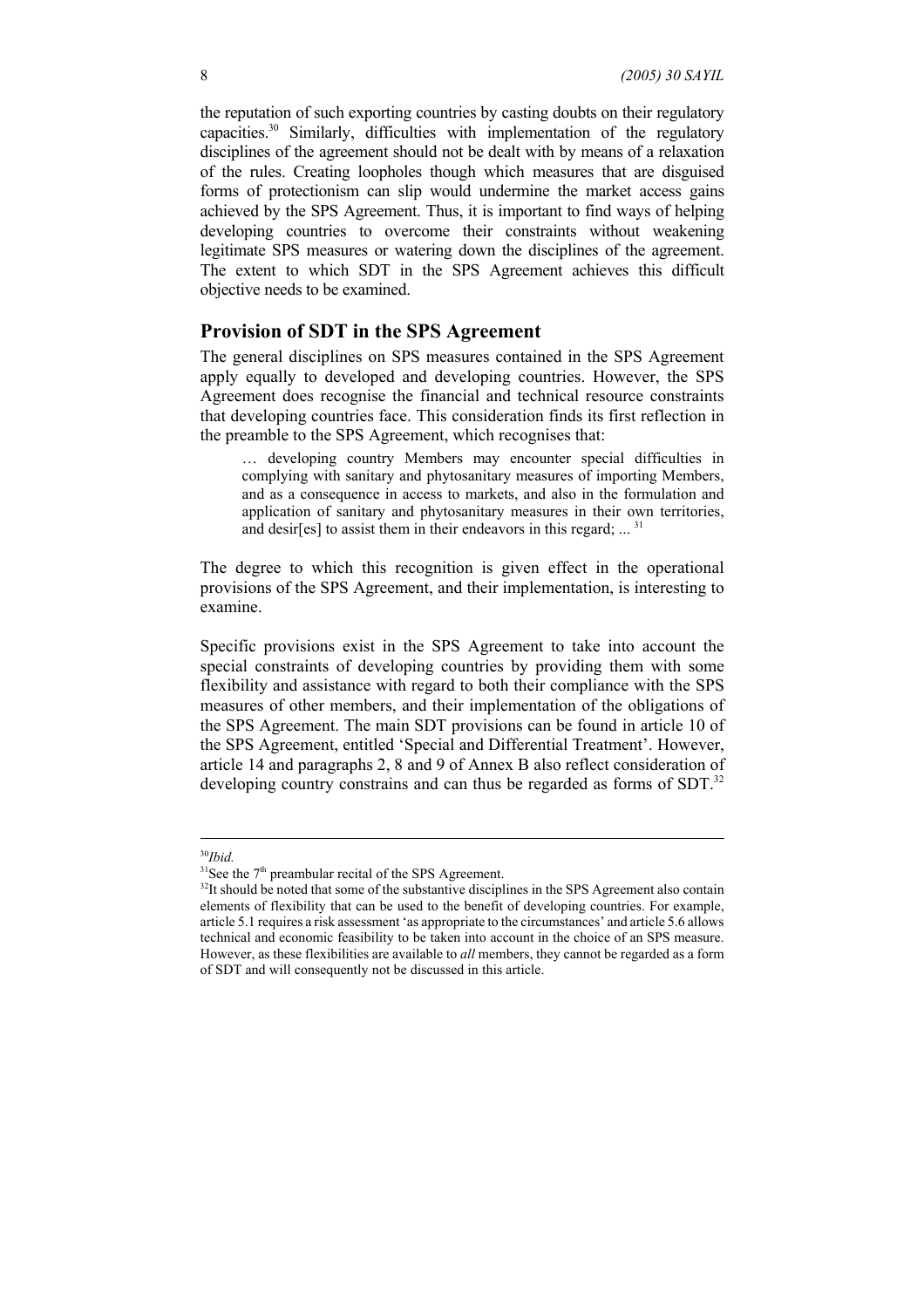For this reason, while the focus of the following discussion will be on article 10, other relevant articles will be examined where relevant.

#### *SDT with regard to SPS measures of other members*

Many developing countries rely on food and agricultural products for a large part of their export earnings. They therefore have a significant interest in access to the markets of their trading partners for these products. The prevalence of strict SPS measures in developed countries form barriers to market access. The disciplines of the SPS Agreement aim to ensure that SPS measures are not misused as disguised forms of protection of domestic markets. Therefore, SPS measures that are not scientifically justified would fall foul of its rules.

However, the SPS Agreement recognises the sovereign right of members to choose their own level of protection against scientifically proven SPS risks. In developed countries, consumer demands and technological capacity often result in the choice of very high levels of protection, reflected in strict SPS requirements. Thus, many legitimate SPS measures exist that comply with the requirements of the agreement, yet present considerable hurdles to market access for developing countries.

In order to overcome this problem, it is necessary to make provision for SDT of developing countries in respect of the SPS measures applied by other WTO members. This SDT should ensure appropriate regard for developing country constraints, without endangering the level of SPS protection chosen by the importing member. The extent to which SDT in the SPS Agreement achieves this will now be examined by looking in detail at the relevant provisions.

#### *Consideration in the preparation and application of SPS measures*

Many of the problems faced by developing countries with regard to meeting the SPS requirements of their trading partners could be avoided, if regard were had to their constraints during the process of drafting the measures or in their application. For example, some developed countries apply onerous and complex testing requirements to verify compliance with their SPS requirements, which developing countries lack the technology to meet. Similarly, process-based SPS requirements,<sup>33</sup> while routine for more

<sup>&</sup>lt;sup>33</sup>Process-based requirements are those that address the process of production of a product, whereas product-based requirements focus on the characteristics of the final product. An example of a process-based requirement is the Hazard Analysis and Critical Control Point (HACCP) system. HACCP is a method used to ensure food safety by analysing potential hazards in the production process, identifying the points where they can be controlled and setting up process parameters and their critical limits to achieve this control, as well as establishing followup procedures. Many developed countries currently apply HACCP requirements in a growing number of areas (such as fishery products). An example of a product-based requirement is the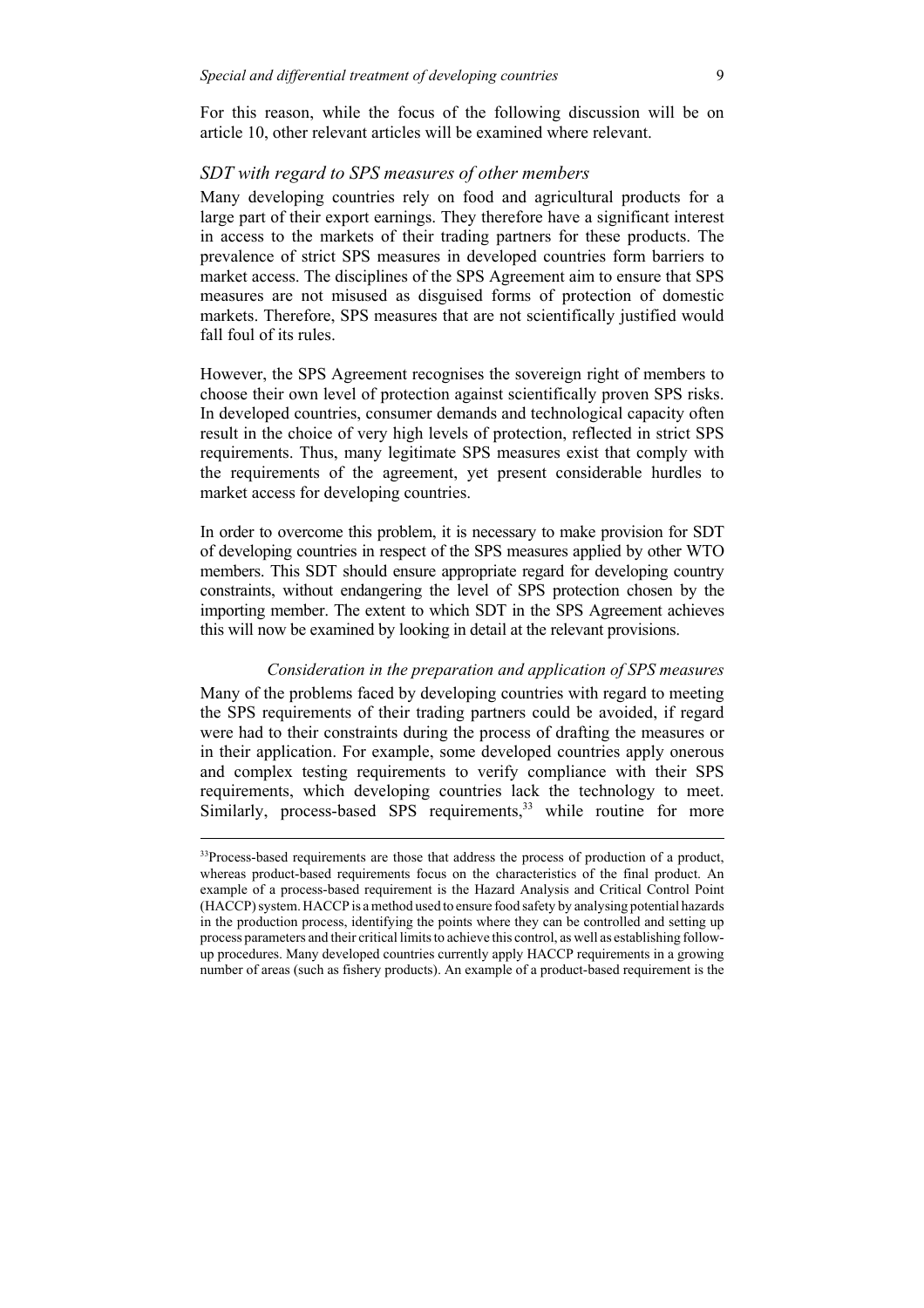developed members, are beyond some developing countries' capabilities. Active consideration of developing country circumstances could lead to the framing of SPS measures and the application thereof in ways that facilitate compliance by developing countries, without endangering the level of SPS protection sought.

For this reason, article 10.1 of the SPS Agreement provides that members 'shall' take account of the special needs of developing country members, and in particular least-developed country members, when preparing and applying SPS measures. This is the only SDT provision in article 10 of the SPS Agreement that is couched in mandatory terms, and thus creates an obligation for members.<sup>34</sup>

However, the strength of this obligation can be questioned. Developing countries have expressed the concern that their constraints are, in practice, rarely taken into account in the preparation and application of SPS measures.35 In its review of the utilisation of SDT provisions, the WTO Secretariat reported that it had no information regarding the use of this provision.<sup>36</sup> These concerns led, in 2002, to a proposal by Egypt of a new SDT 'box' in the SPS notification format,<sup>37</sup> in which the notifying member should, *ex ante,* identify the SDT component of its measure. In response, Canada proposed that SDT be notified *ex post*, as an addendum to the notified measure.<sup>38</sup> Based on the Canadian proposal, the SPS Committee has adopted a new notification format for addenda to indicate when SDT has

classic inspection requirement applied, for example, to fish and food products, based on the analysis of samples of the final product.

<sup>&</sup>lt;sup>34</sup>In the WTO Secretariat's review of SDT provisions, this article is classified as a mandatory provision, creating an 'obligation of conduct', in that it does not prescribe a particular result. See CTD *Implementation of Special and Differential Treatment Provisions in WTO Agreements and*

*Decisions* n 9 above at 9.<br><sup>35</sup>Committee on Sanitary and Phytosanitary Measures *Special and Differential Treatment: Note by the Secretariat,* G/SPS/W/105 9 May 2000 par 4.

<sup>&</sup>lt;sup>36</sup>CTD Information on the Utilisation of Special and Differential Treatment Provisions. Note by *the Secretariat. Addendum* WT/COMTD/W/77/Rev 1/Add 4 7 February 2002 at 21-22.

<sup>&</sup>lt;sup>37</sup>The notification format is a recommended guideline developed by the Secretariat in 1996 to assist countries in compliance with the notification requirements of the SPS Agreement. It has since been revised twice, and an addendum thereto developed for notification of the recognition of equivalence. See Committee on Sanitary and Phytosanitary Measures *Recommended Notification Procedures for Implementing the Transparency Obligations of the SPS Agreement (Article 7). Revision* G/SPS/7/Rev 2 2 April 2002; Committee on Sanitary and Phytosanitary Measures *Notification of Determination of the Recognition of Equivalence of Sanitary and Phytosanitary Measures. Decision by the Committee. Addendum* G/SPS/7/Rev 2/Add 1 25 July 2002.

<sup>38</sup>Committee on Sanitary and Phytosanitary Measures *Enhancing Transparency of Special and Differential (S&D) Treatment within the SPS Agreement. Submission by Canada* G/SPS/W/127 30 October 2002. Egypt, in turn, responded to this proposal in Committee on Sanitary and Phytosanitary Measures *Comments on the Canadian Proposal. Statement by Egypt at the Meeting of 7-8 November 2002* G/SPS/GEN/358 15 November 2002.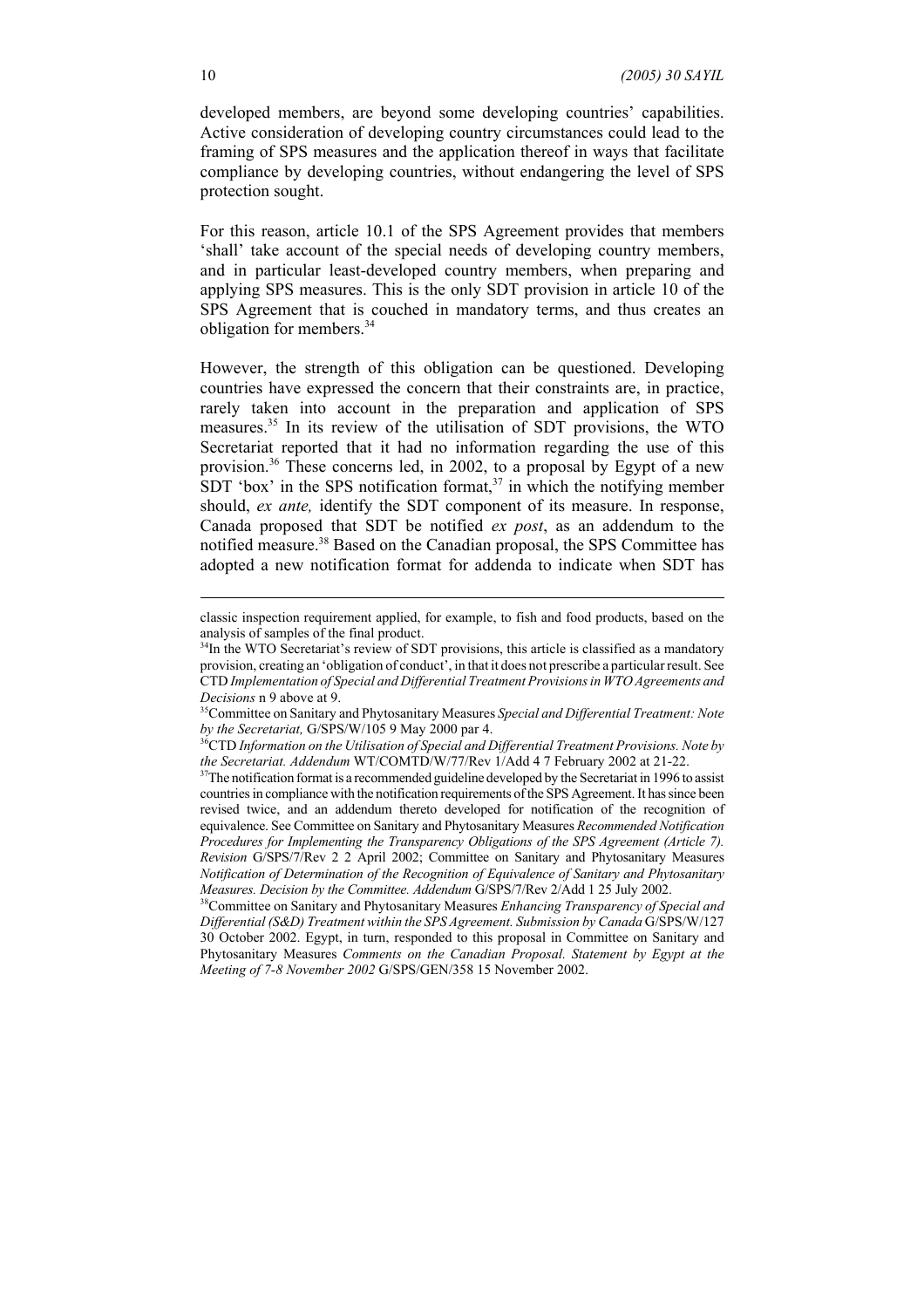been requested in the context of a notified SPS measure, and what response has been given to such a request.<sup>39</sup> To date, little, if any, use has been made of this notification format.<sup>40</sup> This seems indicative of continued inadequate implementation of article 10.1, despite its mandatory wording.

Although article 10.1 has never been addressed by a panel or the Appellate Body in a dispute to date, it has, as mentioned above, recently been raised as a challenge by Argentina in the pending *EC-Biotech* dispute.<sup>41</sup> Argentina emphasises the mandatory nature of this provision and claims that it requires more than mere attention to developing country problems. Instead, it requires 'positive action', in this case 'implementation of Member obligations in a manner that is beneficial or less detrimental to the interests of developing nations'.42 According to Argentina, the European Communities (EC) has failed to comply with this obligation.

The EC has countered these arguments by stating that it does 'bear [SDT provisions] in mind when developing and applying its legislation, including, where relevant, its GMO legislation'.<sup>43</sup> It further argues that Argentina's claim amounted to 'nothing more than saying that since the European Communities has violated other provisions of the agreements and this affects Argentina, a developing country, it has consequently also failed to comply with its obligations of special and differential treatment towards developing countries<sup>7</sup>.<sup>44</sup> Finally, the EC disputes the factual assertion that developing country exports have been restricted by its measure, but avers that trade statistics show that its imports from developing countries that have widely adopted biotechnology in agriculture have increased since 1995/1996.45

<sup>44</sup>*Id* at par 667.

<sup>45</sup>*Id* at pars 670-671.

 $39$ The Canadian proposal was adopted in principle in 2003, and an elaboration of steps to implement this procedure was adopted in 2004. See Committee on Sanitary and Phytosanitary Measures *Procedure to Enhance Transparency of Special and Differential Treatment in Favour of Developing Country Members. Decision by the Committee* G/SPS/33 2 November 2004.

 $40$ One possible incidence of use of this format (although predating its final adoption) is the submission of an addendum to a notification by the EC of its decision to allow more flexibility on the dates of application of two elements of its protective measures against plant pests in wood packaging materials (see official document symbol G/SPS/N/EEC/221/Add 2 14 October 2004). 41See the unofficial translation of Argentina's submission *European Communities-Measures Affecting the Approval and Marketing of Biotech Products (WT/DS293). First Written*

*Submission of the Argentine Republic (Courtesy Translation)* (2004).<br><sup>42</sup>*Id* at par 182. In order to indicate its 'special needs' as a developing country, Argentina points to the fact that it is highly dependent on agricultural production and exports, and that the survival of a large sector of its population depends on access to markets for these products, including those produced through biotechnology. *Id* at par 185.

<sup>43</sup>*European Communities-Measures Affecting the Approval and Marketing of Biotech Products. First Written Submission by the European Communities* 17 May 2004 par 666.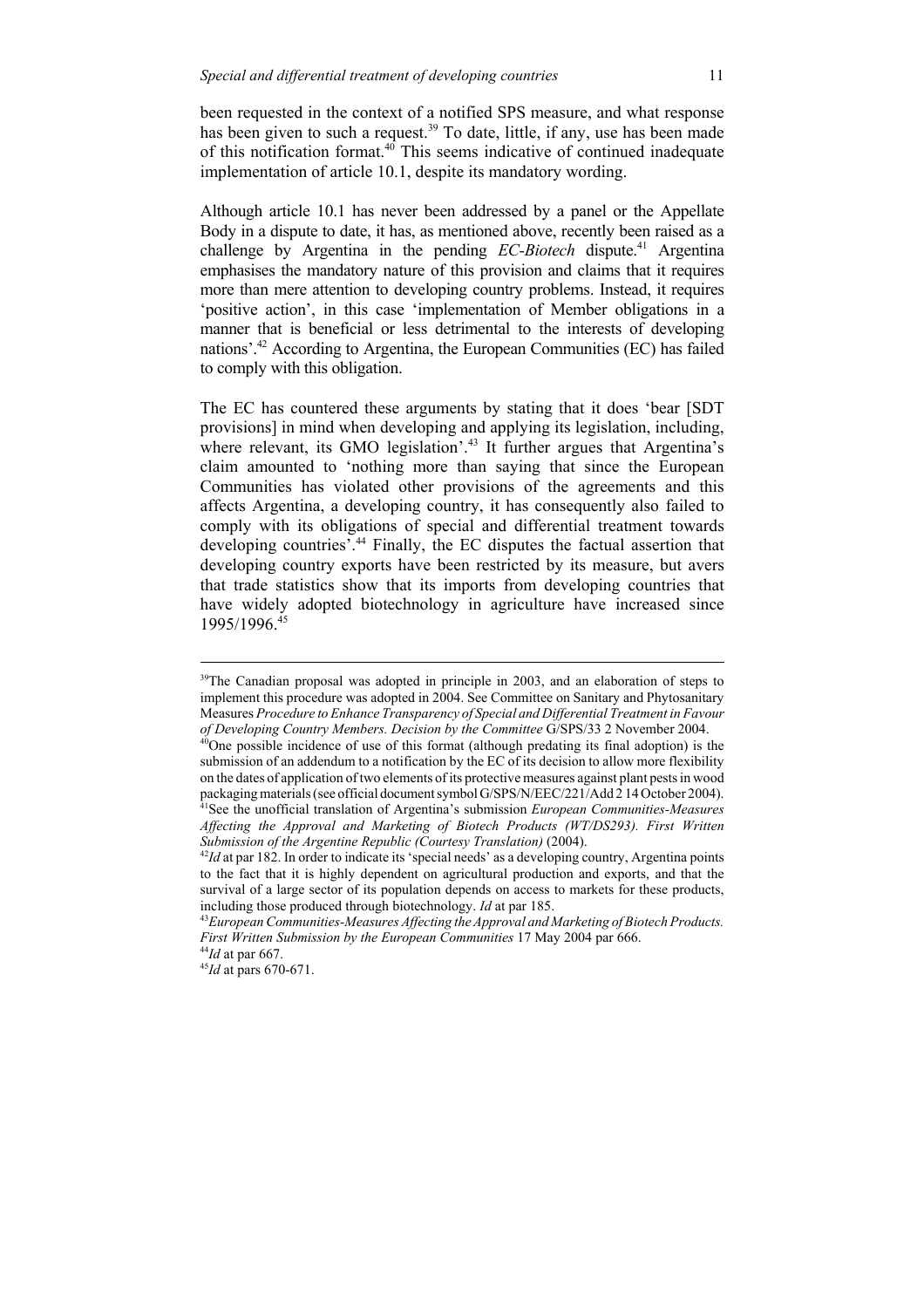In response, Argentina disputes the EC's view, implicit in its arguments, that article 10.1 is discretionary and a member can thus have regard to developing country needs when it deems it 'relevant'.<sup>46</sup> Secondly, Argentina points out that the obligation contained in article 10.1 is separate, and not consequential on the violation of other provisions of the SPS Agreement.<sup>47</sup> Finally, Argentina questions how data on trade flows can be an indication that developing country needs have been taken into account.<sup>48</sup>

It remains to be seen what the panel will make of these arguments. In the meantime, WTO case law on other mandatory SDT provisions can be usefully examined to establish the likelihood that a challenge of noncompliance with article 10.1, such as that of Argentina, will be successful. The panel in *EC-Bed Linen*<sup>49</sup> was faced with a claim of violation of the SDT provision contained in article 15 of the Anti-Dumping Agreement.<sup>50</sup> Like article 10.1 of the SPS Agreement, article 15 of the Anti-Dumping Agreement is framed in mandatory terms. It provides in its first sentence that special regard 'must' be given to the special situation of developing country members, when considering the application of anti-dumping duties. In its second sentence it provides that the possibilities of constructive remedies 'shall' be explored where essential interests of developing countries are at stake. The panel noted that both parties in that dispute, the EC and India, had agreed that the first sentence of article 15 imposes *no legal obligations* on developed country members. Thus, the panel expressed no views on this matter.<sup>51</sup> Focusing on the second sentence, the panel held that it does create an obligation to consider actively, with an open mind, the possibility of constructive remedies before imposing an anti-dumping duty that would affect the essential interests of a developing member.<sup>52</sup>

<sup>46</sup>*European Communities-Measures Affecting the Approval and Marketing of Biotech Products (WT/DS293). Written Rebuttal of the Republic of Argentina* 19 July 2004 pars 113-115. <sup>47</sup>*Id* at par 117.

<sup>48</sup>*Id* at par 122.

<sup>49</sup>Panel Report *European Communities-Anti-Dumping Duties on Imports of Cotton-Type Bed Linen from India* WT/DS141/R 12 March 2001 as modified by the Appellate Body Report WT/DS141/AB/R.

<sup>50</sup>Article 15 of the Anti-Dumping Agreement provides: 'It is recognized that *special regard must be given* by developed country Members to the special situation of developing country Members when considering the application of anti-dumping measures under this Agreement. Possibilities of constructive remedies provided for by this Agreement *shall be explored* before applying antidumping duties where they would affect the essential interests of developing country Members.' (Emphasis added).

<sup>51</sup>Panel Report *EC-Bed Linen* n 34 above at note 85.

 $52\textdegree$ In our view, while the exact parameters of the term are difficult to establish, the concept of "explore" clearly does not imply any particular outcome. We recall that Article 15 does not require that "constructive remedies" must be explored, but rather that the "possibilities" of such remedies must be explored, which further suggests that the exploration may conclude that no possibilities exist, or that no constructive remedies are possible, in the particular circumstances of a given case. Taken in its context, however, and in light of the object and purpose of Article 15, we do consider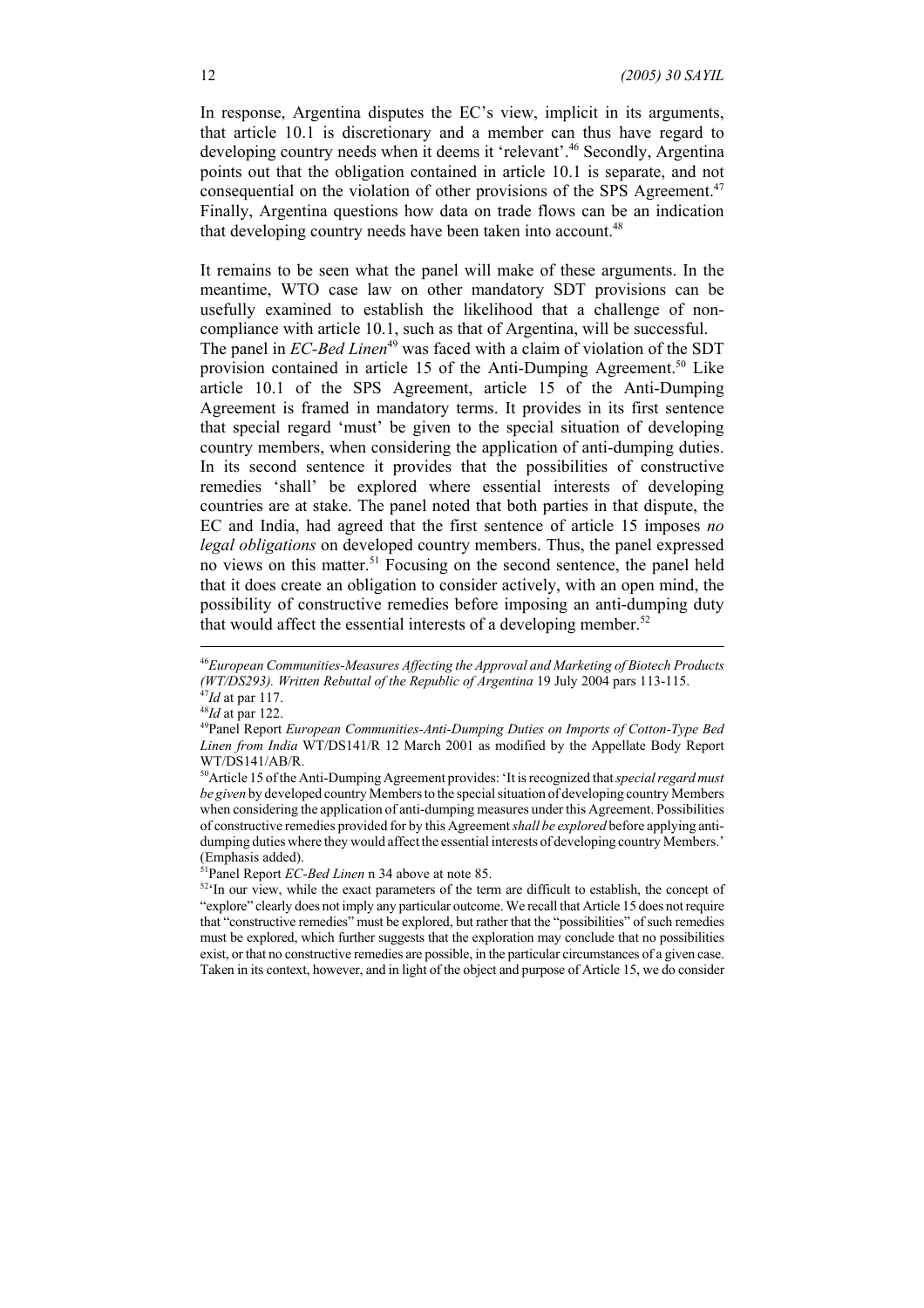The first sentence of article 15 of the Anti-Dumping Agreement was again at issue before the panel in *US-Steel Plate.*53 Despite the word 'must' in this sentence, the panel held:

Members cannot be expected to comply with an obligation whose parameters are entirely undefined. In our view, the first sentence of Article 15 imposes no specific or general obligation on Members to undertake any particular action.<sup>54</sup>

On the same issue, the panel in *EC-Pipe Fittings*<sup>55</sup> found that:

… even assuming that the first sentence of Article 15 imposes a general obligation on Members, it clearly contains no operational language delineating the precise extent or nature of that obligation or requiring a developed country Member to undertake any specific action.<sup>56</sup>

It appears from these cases that the use of mandatory language in SDT provisions is not sufficient to make them enforceable. In addition, SDT provisions must contain specific obligations to undertake particular action before a claim of violation can succeed. This result is particularly problematic

that the "exploration" of possibilities must be actively undertaken by the developed country authorities with a willingness to reach a positive outcome. Thus, in our view, Article 15 imposes no obligation to actually provide or accept any constructive remedy that may be identified and/or offered. It does, however, impose an obligation to actively consider, with an open mind, the possibility of such a remedy prior to imposition of an anti-dumping measure that would affect the essential interests of a developing country.' *Id* at par 6.233. This issue was not appealed.

<sup>53</sup>Panel Report *United States-Anti-Dumping and Countervailing Measures on Steel Plate from India* WT/DS206/R and Corr 1 29 July 2002. It is interesting that India in this case no longer held the view, stated in *EC-Bed Linen*, that the first sentence of article 15 contains no legal obligation. Instead, while acknowledging that 'it does not set out any specific legal requirements for specific action', India claimed that, 'this mandatory provision does create a general obligation, the precise parameters of which are to be determined based on the facts and circumstances of the particular case'. *Id* at par 7.110.

<sup>&</sup>lt;sup>54</sup>Ibid. In addition, as the provision refers to 'developing country Members' the panel held that it could not oblige consideration of the situation of companies operating in developing countries. It stated, 'Simply because a company is operating in a developing country does not mean that it somehow shares the "special situation" of the developing country Member'. *Id* at par 7.111. This Panel Report was not appealed.

<sup>55</sup>Panel Report *European Communities-Anti-Dumping Duties on Malleable Cast Iron Tube or Pipe Fittings from Brazil* WT/DS219/R 18 August 2003, as modified by the Appellate Body Report WT/DS219/AB/R. In this case Brazil argued that the first sentence of article 15 contains 'a general obligation to pay particular attention to the special situation of developing Members, while the second sentence concerns one possible way of fulfilling this obligation'. It claimed that the EC did not have regard to the special situation of Brazil as a developing member (the specificity of the Brazilian tax rebate system which is unlike the sophisticated VAT systems in developed countries and the devaluation of the Brazilian currency) and conducted itself in the same way as it would have done when dealing with a developed member. *Id* at par 7.57.

<sup>&</sup>lt;sup>56</sup>The panel further found that the second sentence of article 15 provides operational indications as to the nature of the specific action required. Thus compliance with the obligations in the second sentence would necessarily 'constitute fulfilment of any general obligation that might arguably be contained in the first sentence'. *Id* at par 7.68. The panel's interpretation of article 15 was not appealed.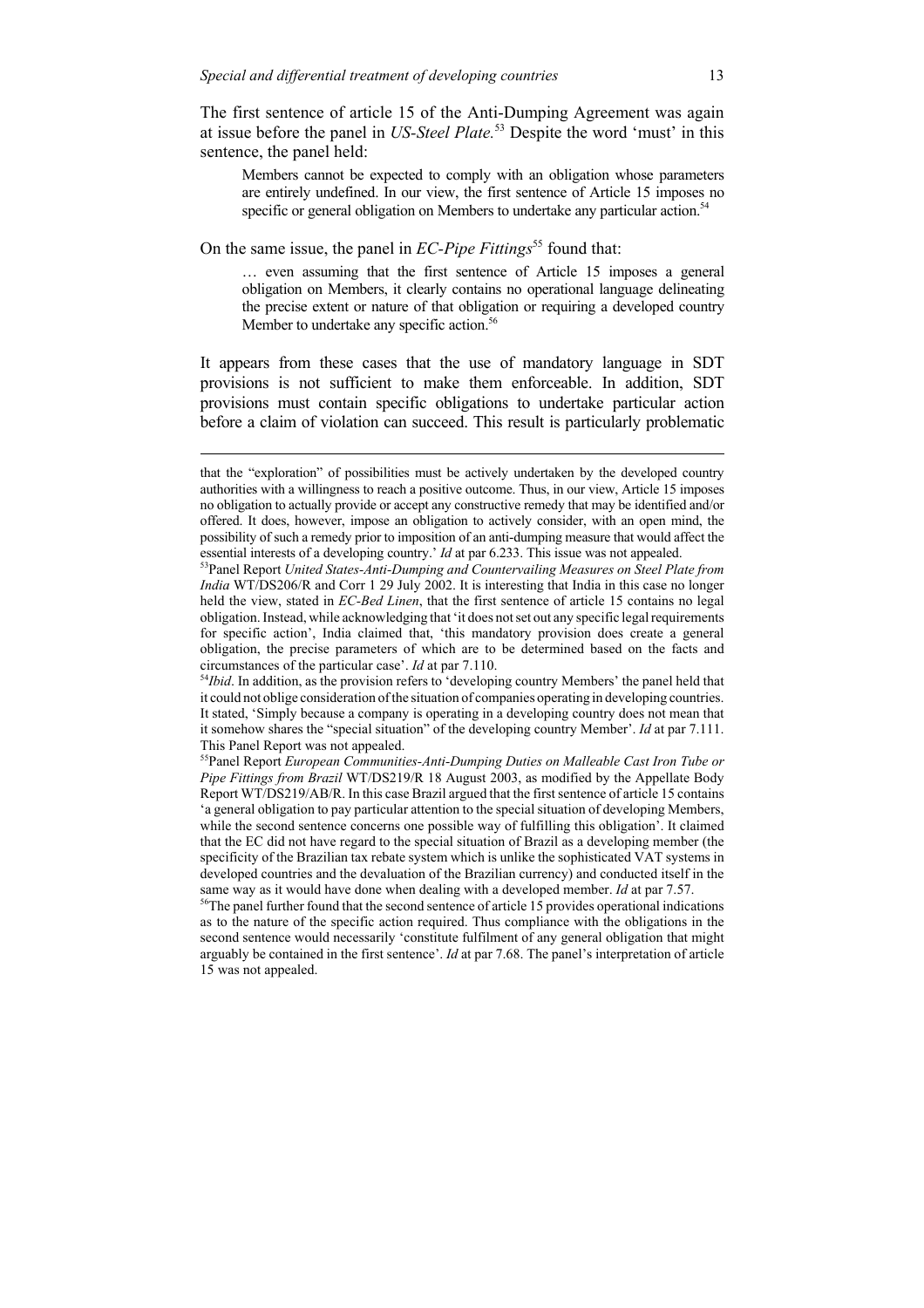when one takes into account the purpose of SDT, which is to provide the *flexibility* to respond to the *special needs* of developing countries. What the needs of particular developing countries are varies from case to case. Developing countries are not a homogenous group. Instead, there are vast differences in their levels of economic and human development, export diversification, ability to absorb costs from trade-restrictive measures and to adapt to new economic circumstances, and therefore also in their 'special situation'. To require that an SDT provision, to be effective and enforceable, must specify the required action to be taken in response to developing country needs undermines the very flexibility that characterises SDT.<sup>57</sup>

The prospect of applying this line of case law to article 10.1 of the SPS Agreement is not heartening. Article 10.1 merely requires that members 'take account' of developing (and least-developed) countries' special needs, and is thus very similar to the first sentence of article 15 of the Anti-Dumping Agreement. Article 10.1 does not oblige WTO members actually to adapt their SPS measures or the application thereof to address developing country needs, or even to explore the possibility of doing so. As a result, not even the obligation to 'actively consider with an open mind' alternative SPS measures or application procedures, is likely to be found to be contained in this provision. The risk exists that this provision may turn out to be, for practical purposes, a dead letter.

Militating against this result is the principle of effective treaty interpretation, which requires that effect be given to all provisions of a treaty. In *US-Gasoline,* the Appellate Body held:

One of the corollaries of the 'general rule of interpretation' in the *Vienna Convention* is that interpretation must give meaning and effect to all the terms of a treaty. An interpreter is not free to adopt a reading that would result in reducing whole clauses or paragraphs of a treaty to redundancy or inutility.<sup>58</sup>

<sup>&</sup>lt;sup>57</sup>An example of a possible application of article 10.1 to ensure consideration of developing country constraints, by providing additional flexibility in particular, *ad hoc*, circumstances, is the following. In 2005, Sri Lanka requested that the EC suspend its ban on Sri Lankan cinnamon containing sulphur dioxide, and establish instead a maximum residue level of 150 parts per million, pending the development of an international standard. According to Sri Lanka, this would satisfy the EC's obligations under article 10.1. See Committee on Sanitary and Phytosanitary Measures *Trade Difficulties Encountered in the Export of Sri Lankan Cinnamon to the European Communities. Communication by Sri Lanka* G/SPS/GEN/597 10 October 2005. 58Appellate Body Report *United States-Standards for Reformulated and Conventional Gasoline* WT/DS2/AB/R 20 May 1996, DSR 1996 I 3 at 23. As noted in n 15 above, article 3.2 of the WTO's Dispute Settlement Understanding requires that WTO agreements be clarified 'in accordance with customary rules of interpretation of public international law', which have been held to be reflected in articles 31 and 32 of the Vienna Convention on the Law of Treaties.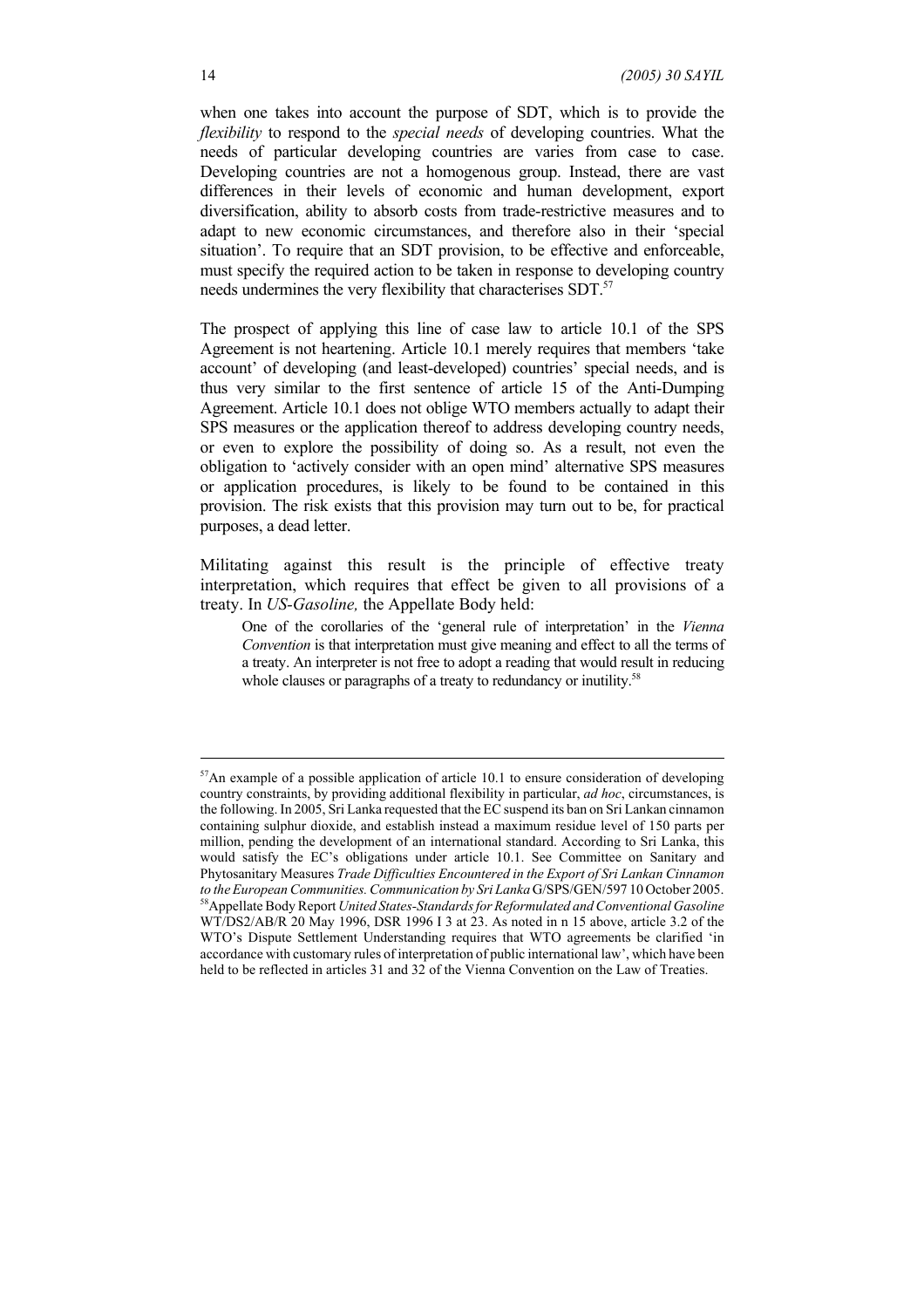This principle has been consistently followed in subsequent cases. It is therefore likely that a panel interpreting article 10.1 will consider itself bound to give some effect thereto, even if the provision itself is not regarded as enforceable. One way of doing so, appears to be by seeing it as reflecting the 'general policy' with regard to SDT, and therefore using it to inform related provisions, which give its general exhortation more concrete effect.

It is now necessary to examine the remaining SDT provisions in the SPS Agreement to determine if they can be regarded as giving effect to the obligation contained in article 10.1, in the same way that the second paragraph of article 15 of the Anti-Dumping Agreement, 'operationalises' the first paragraph.

#### *Longer compliance periods*

Compliance with new SPS measures often entails considerable changes to production and processing systems in developing countries. Particularly where the existing domestic SPS regime is very different from the new requirements on foreign markets, and supporting public services and infrastructure are weak, compliance may require substantial efforts and investments. Thus, time is needed to find the necessary resources and to make the required changes. If exports from developing countries are immediately subject to the new SPS measures, they risk being excluded from their export markets while producers are adapting to the new measure. This would result not only in loss of export revenue, but also in loss of market share, which may have significant long-term effects. To address this problem, article 10.2 of the SPS Agreement makes provision for the phased introduction of new SPS measures. It provides that members 'should' allow longer time frames for compliance with new SPS measures on products of interest to developing country members, where the appropriate level of protection of the importing member allows. This is aimed at allowing developing countries to maintain their export opportunities while adjusting to the new measures, in cases where this would not undermine the SPS protection sought by the importing member. However, it would appear at first sight from the hortatory wording of this provision, that it encourages, rather than obliges, members to grant developing countries extended compliance periods.59

<sup>&</sup>lt;sup>59</sup>The WTO Secretariat categorised this provision as a non-mandatory provision in the review of SDT provisions it conducted for the CTD. It noted that the provision could be made mandatory by replacing the word 'should' with 'shall'. Alternatively it suggested that an authoritative interpretation of this provision could be adopted (pursuant to article IX:2 of the Marrakesh Agreement) clarifying that 'should' in article 10.2 must be read to express a duty rather than an exhortation. See CTD *Non-Mandatory Special and Differential Treatment Provisions in WTO Agreements and Decisions. Note by the Secretariat. Addendum* WT/COMTD/W/77/Rev 1/Add 3 4 February 2002 at 6.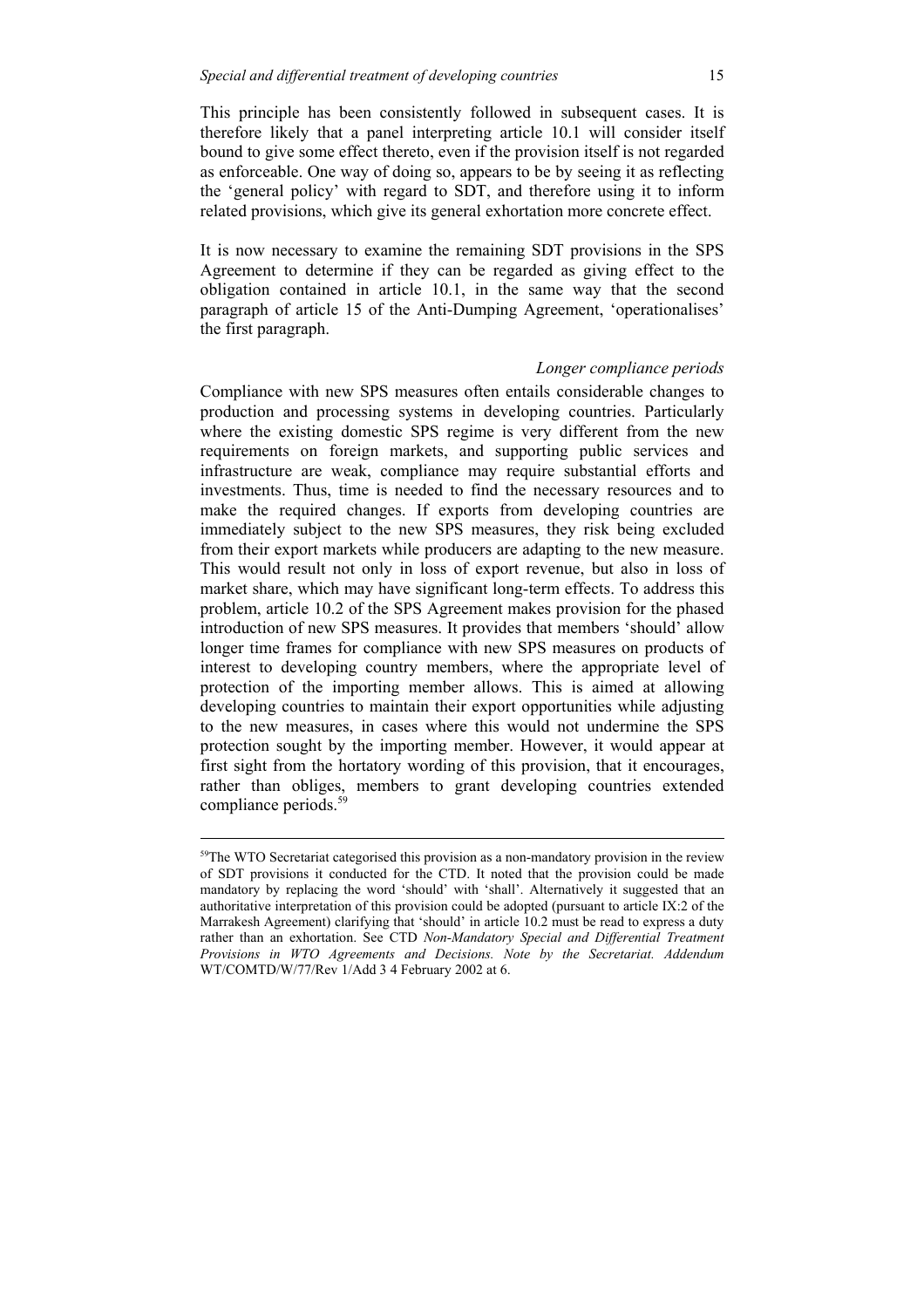Concerns regarding the lack of implementation of this provision were raised in the run-up to the Doha Ministerial Meeting.<sup>60</sup> As a result of discussions on this issue, agreement was reached to include a provision in the Doha Implementation Decision specifying that:

… the phrase 'longer time-frame for compliance' referred to in Article 10.2 [of the SPS Agreement], shall be understood to mean normally a period of not less than 6 months. Where the appropriate level of sanitary and phytosanitary protection does not allow scope for the phased introduction of a new measure, but specific problems are identified by a Member, the Member applying the measure shall upon request enter into consultations with the country with a view to finding a mutually satisfactory solution to the problem while continuing to achieve the importing Member's appropriate level of protection.<sup>61</sup>

The legal effect of article 10.2 has not yet been established in the case law. Therefore, once again, guidance may be sought from the interpretation of similarly worded SDT provisions in other WTO agreements. The Compliance Panel in *EC-Bed Linen* was faced with the question whether there was a violation of article 21.2 of the Dispute Settlement Understanding (DSU), which provides that special attention 'should' be applied to matters affecting developing country members with respect to measures that have been the subject of dispute settlement.<sup>62</sup> It found that this article contains no obligation to take any particular action, noting the use of the hortatory word 'should' and the fact that article 21.2 does not set out any specific action.<sup>63</sup> However, the panel stated that article 21.2 is not devoid of meaning but 'clearly reflects the concern of Members with ensuring that appropriate attention is given the interests of developing Members, and thus states an important general policy'.<sup>64</sup> It thus found it appropriate that the

<sup>64</sup>*Id* at par 2.669.

 $60A$  group of developing countries (Cuba, the Dominican Republic, Egypt, El Salvador, Honduras, India, Indonesia, Malaysia, Nigeria, Pakistan, Sri Lanka and Uganda) proposed that article 10.2 be modified to include a mandatory period of at least twelve months between the date of notification of the measure and its entry into force for products from developing countries. See Committee on Sanitary and Phytosanitary Measures *Special and Differential Treatment: Note by the Secretariat* G/SPS/W/105 9 May 2000 par 7.

<sup>61</sup>*Implementation Decision* n 6 above at par 3.1.

<sup>62</sup>Panel Report *European Communities-Anti-Dumping Duties on Imports of Cotton-Type Bed Linen from India - Recourse to Article 21.5 of the DSU by India* WT/DS141/RW 24 April 2003 as modified by the Appellate Body Report WT/DS141/AB/RW.

 $63$ The panel held, '[W]e find nothing in that provision which explicitly requires a Member to take any particular action in any case. Nor has India pointed to any contextual element which would suggest that the hortatory word "should" must nonetheless be understood, in Article 21.2 of the DSU, to have the mandatory meaning of "shall". … In addition, the fact that there is no specific action set out in Article 21.2 makes it unlikely that Members intended the provision to be mandatory – the lack of specificity in this regard implies rather a hortatory use of should.' *Id* at par 2.667.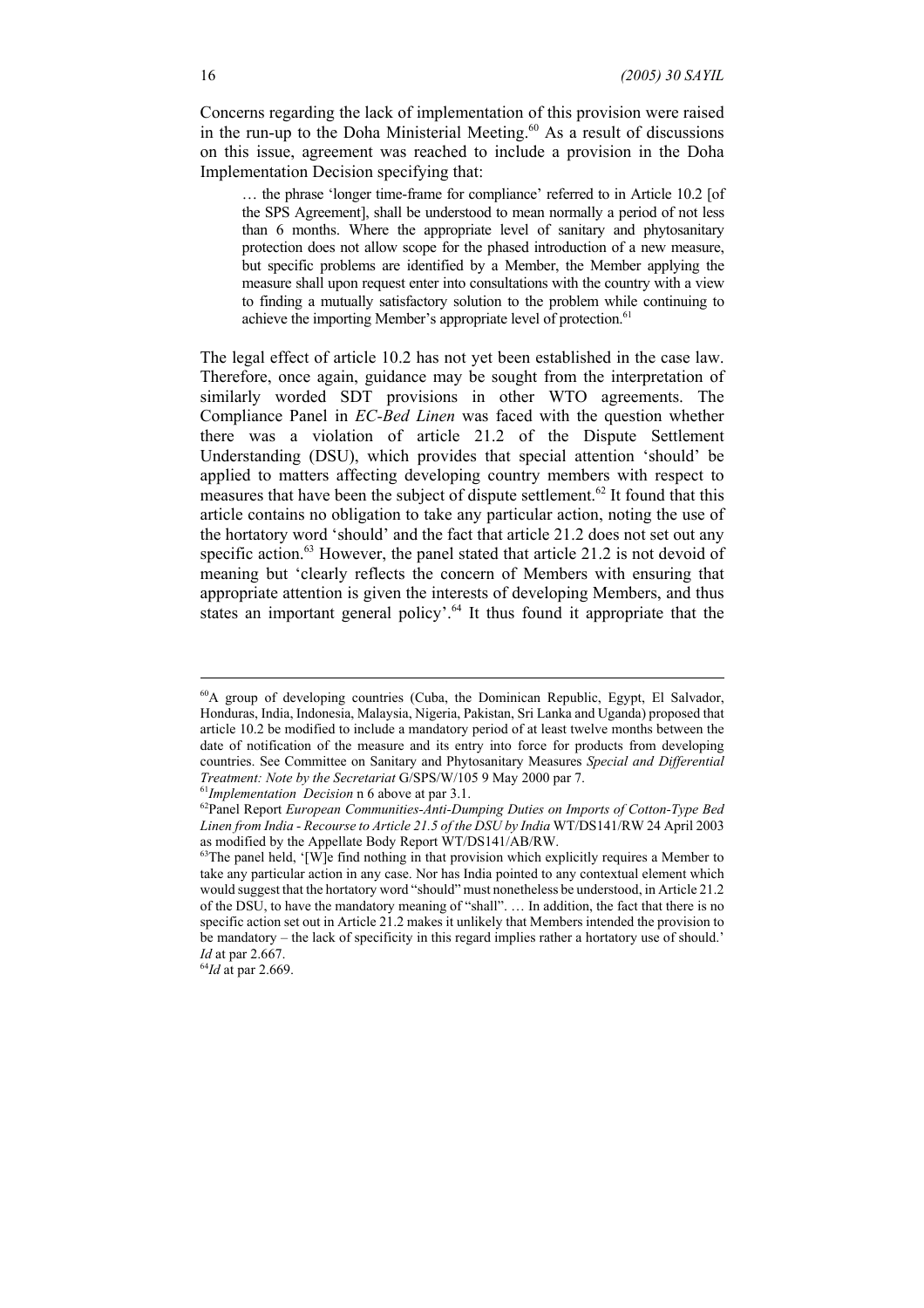arbitrator in another case $65$  had found guidance in this provision in his interpretation of article 21.3 of the DSU with regard to the determination of a reasonable period of time to comply with the recommendations and rulings of the Dispute Settlement Body. It further held, 'There may be any number of ways in which the policy set forth in Article 21.2 might be effectuated. However, nothing in that provision obliges any Member actually to effectuate that general policy, or to do so in any particular way in any particular case.'66

By contrast, outside the context of SDT provisions, the Appellate Body in *Canada-Aircraft* has been prepared to interpret the word 'should' in article 13.1 of the  $DSU^{67}$  as implying an obligation. It held:

Although the word 'should' is often used colloquially to imply an exhortation, or to state a preference, it is not always used in those ways. It can also be used 'to express a duty [or] obligation'.68

It justified this finding by reference to the context of the provision, and the consequences of denying obligatory effect to this provision. The Appellate Body noted the fact that article 13.1 gives panels a right to seek information, which right would be rendered illusory if parties had no duty to respond to requests for information. Further, members would be free to prevent a panel from carrying out its duties and thereby undermine the negotiated dispute settlement procedures.<sup>69</sup> To avoid these far-reaching consequences, the Appellate Body saw fit to interpret the word 'should' as creating an obligation. $70$ 

<sup>65</sup>Award of the Arbitrator *Indonesia – Certain Measures Affecting the Automobile Industry (Article 21.3)* WT/DS54/15, WT/DS55/14 WT/DS59/13 WT/DS64/12 at par 24.

<sup>66</sup>Panel Report *European Communities-Anti-Dumping Duties on Imports of Cotton-Type Bed Linen from India - Recourse to Article 21.5 of the DSU by India* WT/DS141/RW 24 April 2003 as modified by the Appellate Body Report WT/DS141/AB/RW at par 2.669. This issue was not appealed.

 $\overline{A}$ Article 13.1 of the DSU, with regard to the right of a panel to seek information, provides, 'A Member *should* respond promptly and fully to any request by a panel for such information as the panel considers necessary and appropriate'. (Emphasis added.)

<sup>68</sup>Appellate Body Report *Canada-Measures Affecting the Export of Civilian Aircraft* WT/DS70/AB/R 20 August 1999 at par 187.

<sup>&</sup>lt;sup>69</sup>In this regard, the Appellate Body stated, 'So to rule would be to reduce to an illusion and a vanity the fundamental right of Members to have disputes arising between them resolved through the system and proceedings for which they bargained in concluding the DSU. We are bound to reject an interpretation that promises such consequences.' *Id* at par 189.

<sup>70</sup>Another example of where the Appellate Body gave binding force to a provision in which 'should' rather than 'shall' is used, is article 11 of the DSU which provides that, '… a panel should make an objective assessment of the matter before it. ...' While it did not expressly address the issue of the use of the word 'should' in this article, the Appellate Body referred several times to the 'duty' of a panel to make an objective assessment, and called this an 'obligation'. See Appellate Body Report *EC Measures Concerning Meat and Meat Products (Hormones)* WT/DS26/AB/R 13 February 1998 DSR 1998 I 135 at par 133.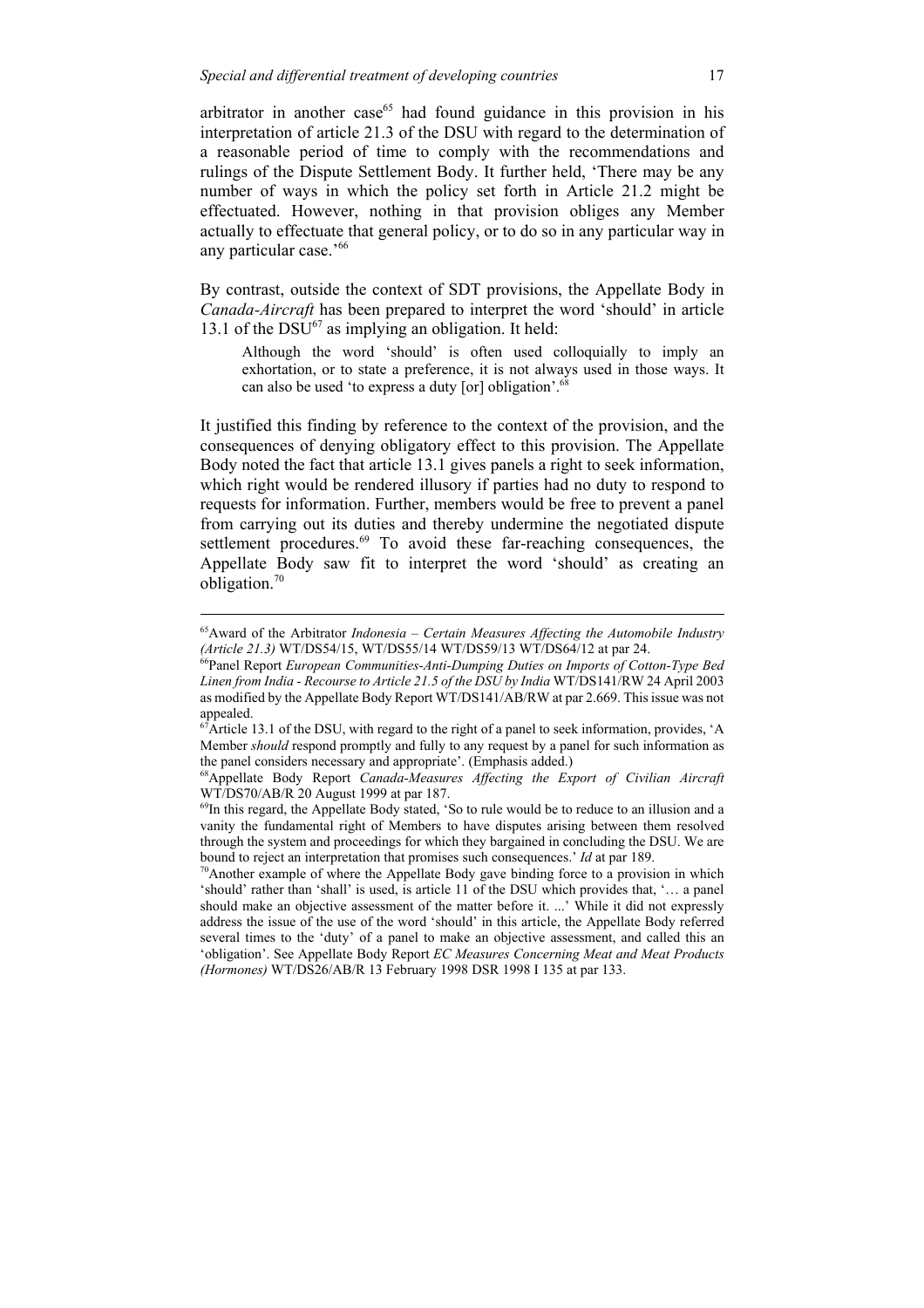What guidance can we find in these cases for the interpretation of article 10.2 of the SPS Agreement? It appears that in certain specific cases the Appellate Body is willing to interpret a provision containing the word 'should' as mandatory. However, this seems limited to cases where the context of the provision indicates that an obligation was intended, without which negotiated rights would be made illusory. In other cases, panels would seem reluctant to give binding force to a provision containing the word 'should', particularly if it does not set out any specific action.

Article 10.2 of the SPS Agreement would seem to fall closer to the first than the second situation. Its context includes article 10.1, which is framed in mandatory terms. While the lack of operational language delineating the precise extent or nature of the obligation in article 10.1 means that it is unlikely to be interpreted as requiring a developed country member to do anything, it cannot be 'devoid of meaning'. It would seem logical that it should be seen as reflecting 'the concern of Members with ensuring that appropriate attention is given the interests of developing Members, and thus [as stating] an important general policy'.<sup>71</sup> As a result, it should guide the interpretation of the rest of article 10, including article 10.2. Otherwise, the right of developing country members to rely on this negotiated obligation would be illusory.

Unlike article 10.1, and contrary to the situation in *Canada-Aircraft*, article 10.2 *does* set out specific actions to give effect to its provisions. It concretely calls on members to allow longer time frames for compliance with new SPS measures on products of interest to developing country members, where the level of SPS protection allows. The time frame has further been specified as usually six months in the *Implementation Decision*. Thus, article 10.2, it is argued here, should be interpreted as concretely providing the operational indications for compliance with the obligation in article 10.1, in much the same way as article 15.2 of the Anti-Dumping Agreement is regarded as setting out obligations operationalising the provisions of article 15.1 of that agreement.<sup>72</sup> Article 10.2 therefore lays down an *enforceable obligation* on members to provide longer compliance

 $71$ As set out above, this finding was made with regard to article 21.2 of the DSU, which also does not set out concrete action, and further contains the word 'should' rather than 'shall'. Panel Report *European Communities-Anti-Dumping Duties on Imports of Cotton-Type Bed Linen from India - Recourse to Article 21.5 of the DSU by India* WT/DS141/RW 24 April 2003 as modified by the Appellate Body Report WT/DS141/AB/RW at par 2.669.

 $72$ The argument here goes one step further than the approach followed with respect to article 15 of the Anti-Dumping Agreement in that, unlike article 15.2, article 10.2 of the SPS Agreement is not couched in mandatory terms. However, in light of the fact that non-mandatory language is not seen by the Appellate Body as an impediment to the creation of obligations in cases where the context so demands, it would seem that such an interpretation is a logical extension of this line of reasoning.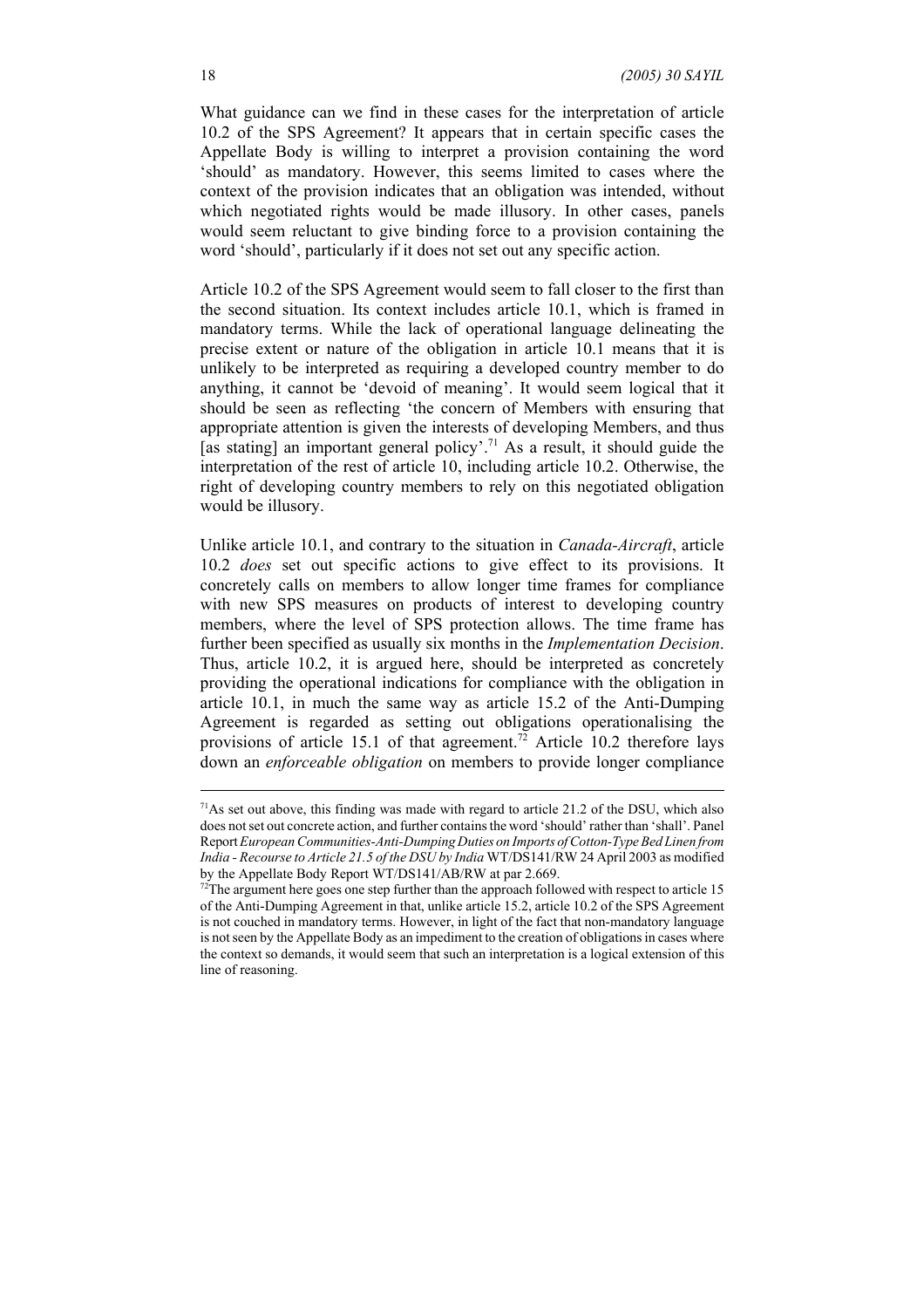periods, of usually six months, to developing countries so as to maintain their export opportunities, in all cases where such phased introduction of new SPS measures would not threaten the level of protection sought by the importing member.

#### *Reasonable adaptation periods*

Another provision in the *SPS Agreement* that aims to allow sufficient time for producers to adapt to new SPS measures can be found in paragraph 2 of Annex B. It provides that members 'shall' allow a reasonable interval between the publication of an SPS measure and its entry into force for producers in exporting members (particularly in developing countries) to adapt to the new measure, except in urgent circumstances. It differs from article 10.2 in that it provides for delaying the entry into force of an SPS measure, rather than just extending the period of time for compliance therewith.

As the reasonable adaptation period required by Annex B, paragraph 2, must be granted equally to both developed and developing country exporting members, this provision is not an SDT provision in the strict sense of the term. However, this provision does hold particular advantages for developing countries. As developing countries often face more difficulties in adapting to new SPS measures than do their developed counterparts, the provision makes specific reference to developing countries. This implies that in determining the reasonable adaptation period to be provided for compliance with new SPS measures, a member should have particular regard to the time needed by the affected developing country members to adapt to the new requirements. For this reason, it can be seen as an SDT provision in the broader sense of the term.73

Unlike article 10.2, the binding and enforceable nature of paragraph 2 of Annex B is beyond doubt.<sup>74</sup> It is both worded in a mandatory fashion and specifically identifies the action required. Further, the specific reference in this provision to developing countries would make article 10.1 relevant to its interpretation, as part of the context of the provision. This would add further support to its enforceable nature, as a provision giving effect to the general policy contained in article 10.1.

Despite these strong indications of the enforceability of the requirement of a reasonable adaptation period, lack of implementation of this provision

 $73$ An indication that Annex B par 2 is regarded as an SDT provision is the fact that it is included in the secretariat's review of SDT provisions, conducted for purposes of the Doha Round negotiations on SDT. See CTD *Implementation of Special and Differential Treatment Provisions in WTO Agreements and Decisions. A Review of Mandatory Special and Differential Treatment Provisions. Note by the Secretariat. Addendum* WT/COMTD/W/77/Rev 1/Add 2 21 December 2001 9-10.  $74$ In its review of SDT provisions, the WTO Secretariat classifies this provision as a mandatory provision containing an 'obligation of result'. See *id* at 10.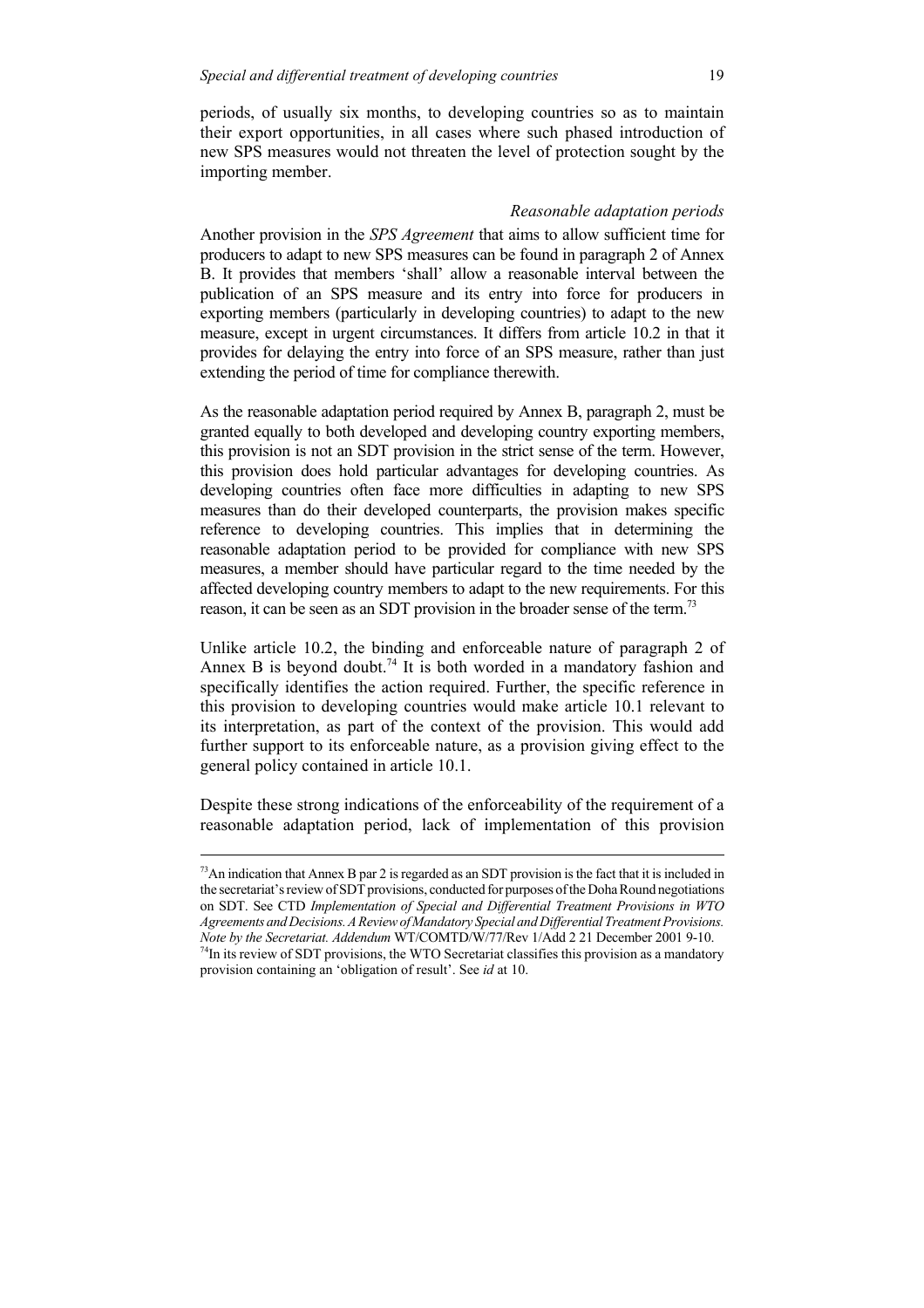persisted. This led developing countries to raise this as an implementation issue to be addressed before launching the Doha Round of negotiations. Following discussions in this regard, the reasonable adaptation period, for purposes of Annex B, paragraph 2, was specified in the Doha *Implementation Decision* to mean normally a period of not less than six months. However, in each specific case, regard must be had to the circumstances of the measure and actions necessary for its implementation. The *Implementation Decision* further notes that the entry into force of trade liberalising measures should not be unnecessarily delayed.<sup>75</sup>

Despite the six-month specification in the *Implementation Decision*, statistics for 2002<sup>76</sup> show that only 3,7 percent of routine notifications<sup>77</sup> provided for an adaptation period of at least six months. A further 34,2 percent of notifications provided an adaptation period shorter than six months, and 62,1 percent did not state the date of adoption and/or entry into force. This situation showed only slight improvement in 2003.<sup>78</sup>

The frequent failures to comply with paragraph 2 of Annex B have never been challenged in dispute settlement proceedings, notwithstanding its apparently binding and enforceable nature. This may be due to the fact that the enforcement thereof is hindered by a loophole, namely the proviso that a reasonable adaptation period need not be granted in 'urgent circumstances'. There is no further clarification of what types of situation would be deemed urgent.<sup>79</sup> The risk therefore exists that members may interpret urgency broadly

<sup>75</sup>Ministerial Conference *Implementation-Related Issues* n 6 above at par 3.2.

<sup>&</sup>lt;sup>76</sup>These statistics were developed by China, on the basis of an analysis of all notifications submitted in 2002. See Committee on Sanitary and Phytosanitary Measures *Report of the Analysis on SPS Notifications in 2002. Submission by China* G/SPS/GEN/378 31 March 2003 par 13.

 $77$ Routine notifications are those that are not 'emergency notifications', which have a different notification format. Emergency notifications relate to measures adopted in situations of urgency, for which a reasonable adaptation period is not required.

 $78$ On analysis of all notifications submitted in 2003, China calculated that 9,2 percent of routine notifications provided at least 6 months adaptation period, 41,4 percent provided a period of less than 6 months, and 49,4 percent did not specify the date of adoption and/or entry into force of the measure. See Committee on Sanitary and Phytosanitary Measures *Report of the Analysis on SPS Notifications in 2003. Submission by China* G/SPS/GEN/498 on 18 June 2004 par 15.

<sup>79</sup>The concept of 'urgency' is also found in article 4.8 and 4.9 of the DSU, which allow for shorter consultation periods and the acceleration of dispute settlement proceedings in cases of urgency, including those concerning perishable goods. This issue came before a panel in *Canada-Patent Term* where the US requested expedited consideration of the dispute under article 4.9 of the DSU on the grounds that premature expiration of patents during the dispute settlement procedure caused irreparable harm to the patent owners. The panel did not examine the requirement of urgency, but noted that due to other demands on panelists' time, it could not accelerate the timetable prior to the first substantive meeting. It then fixed its timetable according to the minimum periods of the proposed timetable provided in Working Procedures in Appendix 3 to the DSU, since Canada did not object to such a timetable (see Panel Report *Canada-Term of Patent Protection* WT/DS170/R 12 October 2000, as upheld by the Appellate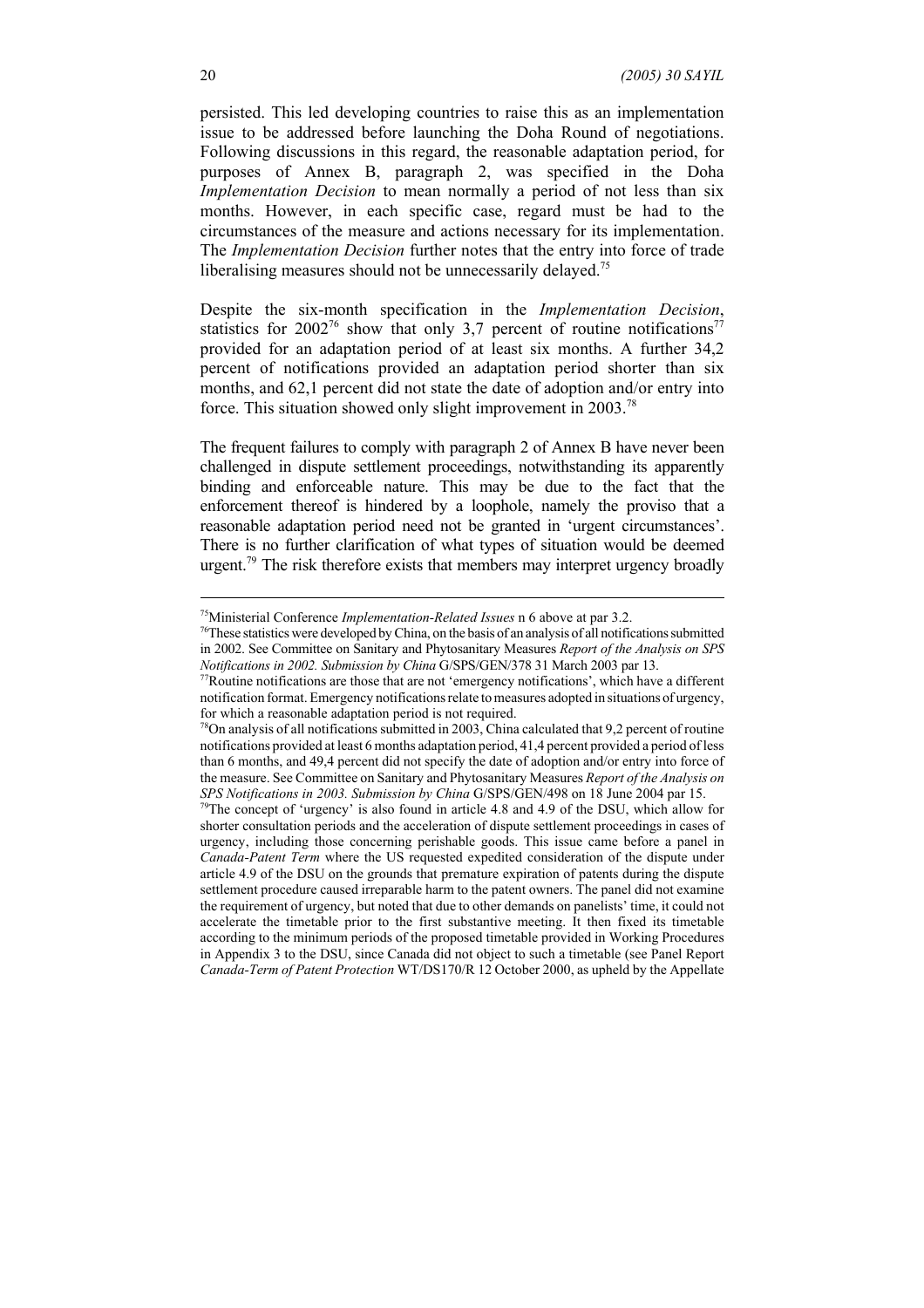and thus be disinclined to grant the required adaptation period. In the absence of any criteria for the determination of urgency, developing members may be reluctant to incur the costs of challenging a refusal to grant an adaptation period before a panel due to the uncertainty regarding what a panel might regard as 'urgent'.

There is a risk that a panel will readily find that urgency exists in most cases where SPS measures comply with the remaining requirements of the SPS Agreement, since such measures address scientifically proven risks to human, plant or animal life or health. A panel may be hesitant to interfere with the determination by a member in such a sensitive policy area. This may result in an overly broad interpretation of 'urgency', which would diminish the utility of the provision for reasonable adaptation periods in Annex B, paragraph 2.

Instead, it is recommended that panels shoulder their responsibility to interpret and apply this provision, in order to guard the negotiated balance reflected in the SPS Agreement between the right of members to protect health in their territories, and the goal of increasing market access for food and agricultural products, including through SDT of developing countries. While this task is not an easy one, it is nevertheless one which panels are obliged to carry out under article 11 of the DSU. This article requires that panels carry out an 'objective assessment' of the matter before them, which has been interpreted to mean neither *de novo* review of the matter, nor complete deference to the determination of a member.<sup>80</sup> Therefore, when addressing claims under paragraph 2 of Annex B, a panel must not simply defer to the determination by a member that the situation was urgent, but must objectively examine the facts and the applicability of the legal requirements of this provision to such facts.<sup>81</sup> Such

Body WT/DS170/AB/R par 1.5). Thus, there is as yet no real guidance on how a panel might interpret 'urgency'. In addition, urgency in article 4.8 and 4.9 of the DSU seems to relate to the risk of economic damage pending dispute settlement proceedings, whereas urgency in paragraph 2 of Annex B of the SPS Agreement relates to risks to the life or health of humans, animals or plants. Panels are therefore likely to give a broader interpretation to urgency in the latter than in the former case.

<sup>80</sup>In *EC-Hormones*, the Appellate Body first dealt with the issue of the standard of review to be applied by panels under the SPS Agreement, and it emphasised the need for the standard of review to reflect the balance created in that agreement between the jurisdictional competences transferred by members to the WTO and those retained by them. Nether the panel nor the Appellate Body is authorised to change this balance. As the SPS Agreement is silent on this issue, the Appellate Body held that article 11 of the DSU articulates the appropriate standard of review applicable both to the determination of the facts and to their legal characterisation. It further held that article 11 sets out a standard of review that is neither total deference nor *de novo* review, but rather an 'objective assessment'. See Appellate Body report *EC-Hormones* pars 114-116.

<sup>&</sup>lt;sup>81</sup>While it is not the purpose of this article to address in detail the question of the standard of review to be applied by panels in WTO dispute settlement proceedings, it is necessary to point out that this issue is problematic. It is not completely clear what an 'objective assessment'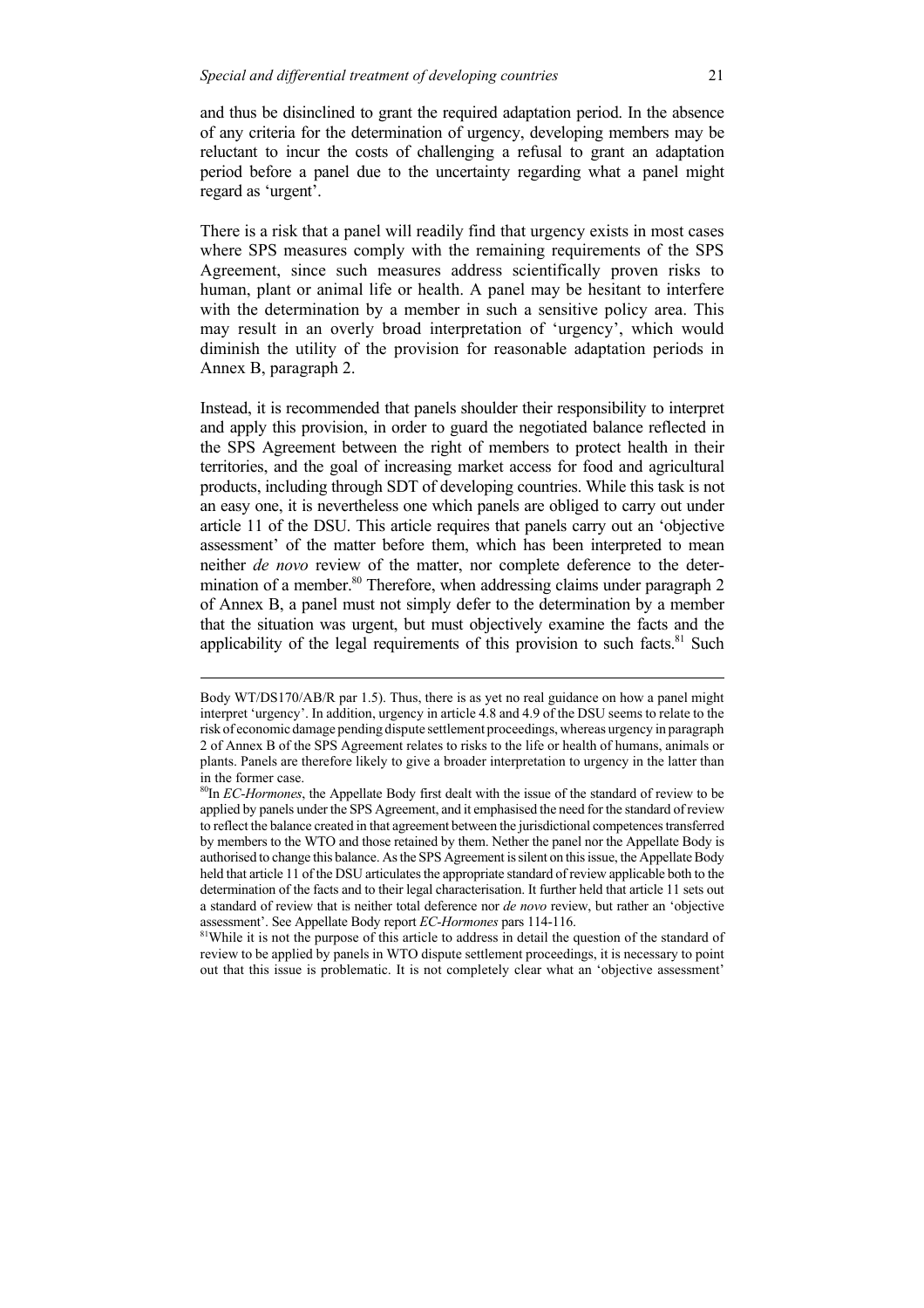policing of compliance with this provision, including the urgency requirement justifying deviation, would encourage members to take the obligation to provide a reasonable adaptation period seriously.

#### *Facilitation of participation in international standard setting*

Another area where there is a need to take account of the special needs of developing countries, is in international standard setting. The issue of developing country participation in international standard setting is currently at the forefront of policy discussions and reforms in the standard-setting bodies. Participation in the numerous committees of the international bodies where harmonised standards are initiated, developed and proposed for adoption is onerous. It requires not only financial and human resources for attendance of meetings, but also scientific data and technical capabilities for the formulation of national positions regarding standards of interest to the country. An actively involved private sector is also crucial to provide important inputs for the identification of areas where standards are needed, and the formulation of standards that are feasible and appropriate for national conditions. However, this is often lacking in developing countries. These factors have led to assertions that the standards set by the international bodies do not cover areas of interest for developing countries and do not reflect a level of protection that is realistic or desirable for developing countries. Deficient developing country participation in international standard setting has, since the coming into force of the SPS Agreement, significant implications for developing country trade. Even at the time of drafting the SPS Agreement, the importance of improving developing country participation in international standard setting was recognised. This concern is reflected in article 10.4, which provides that members 'should' encourage and facilitate the active participation of developing countries in the relevant international organisations. The 'relevant international organizations' would seem to be a reference to the international standard-setting bodies.<sup>82</sup> Although it falls under article 10, which is entitled

<sup>82</sup>Not all these international standard setting bodies are international organisations in the strict sense of the term. However, the SPS Agreement does seem to regard them as such, as evinced by the wording of Annex A par 3, which in its definition of international standards, guidelines and recommendations, lists the three main standard-setting bodies (CAC, OIE, and IPPC) and then provides that 'for matters not covered by the above *organizations* …' regard may be had to standards, guidelines and recommendations 'promulgated by *other relevant international organizations*, open for membership to all Members, as identified by the Committee'. (Emphasis added.)

entails, nor how far a panel may go in reviewing national determinations. Between total deference and *de novo* review is a wide spectrum of possibilities, and the lack of guidance for panels in this respect gives cause for concern in a field such as that of SPS regulation, where disputes turn on the evaluation of complex scientific facts. See further on this point Ehlermann and Lockhart 'Standard of review in WTO law' (2004) 7/3 *Journal of International Economic* Law 491-521; and Joost Pauwelyn 'Does the WTO Stand for "defence to" or "interference with" National Health Authorities when applying the Agreement on Sanitary and Phytosanitary Measures (SPS Agreement)?' in Cottier and Mavroidis (eds) *The role of the judge in international trade regulation: Experience and lessons for the WTO* (2003) 175-192.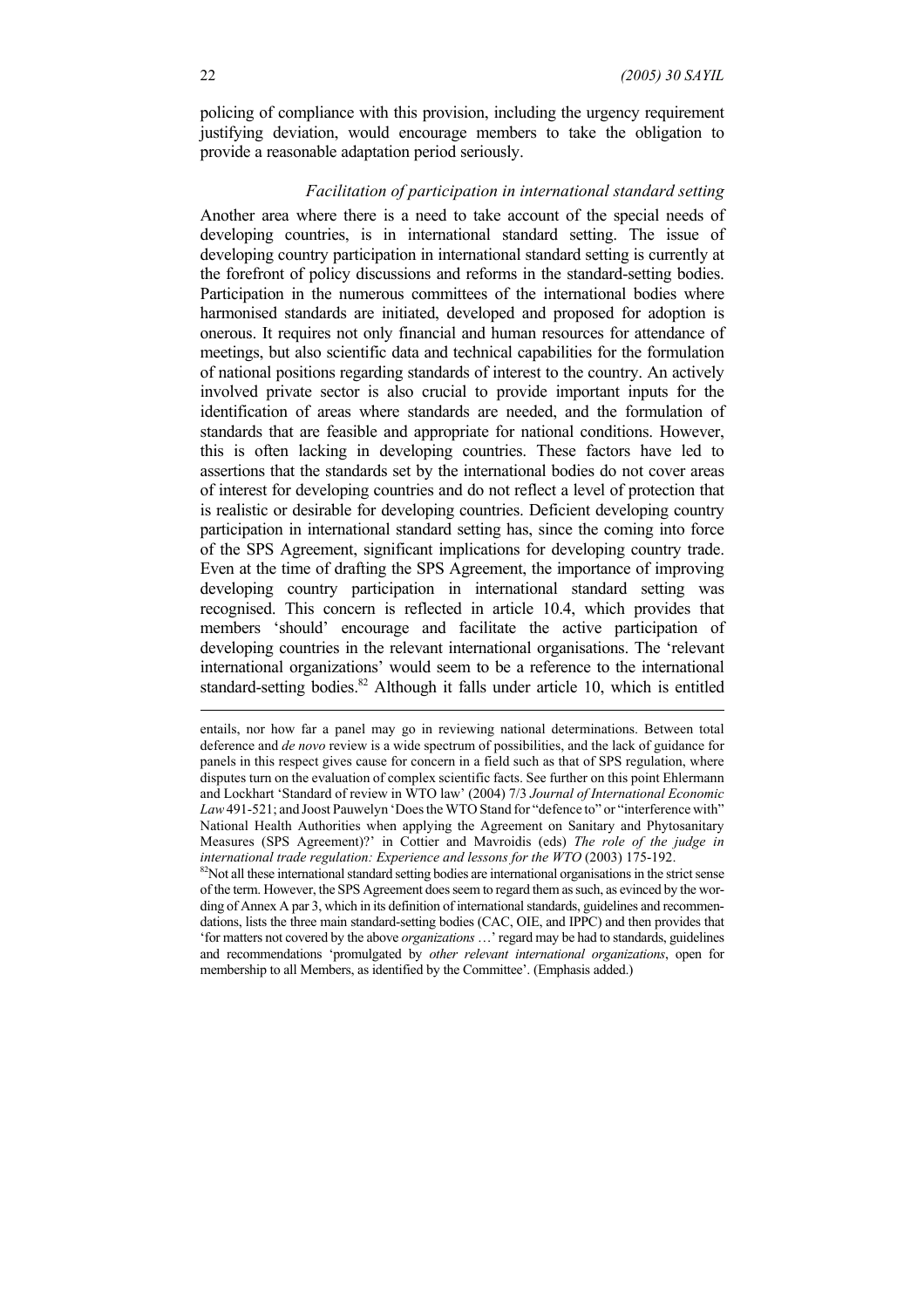'Special and Differential Treatment', this paragraph seems to fit more comfortably into the category of technical assistance provisions.<sup>83</sup> It does not create flexibilities for developing countries, but rather calls for assistance to promote the participation of developing countries in standard setting.

Article 10.4 is addressed to WTO members, rather than to the international standard setting bodies themselves. This is logical since the WTO agreements can only create obligations for members and organs of the WTO. Despite the fact that the SPS Agreement makes use of the standards set by the relevant international standard-setting bodies, these bodies are not under the authority of the WTO but are independent institutions. Any WTO provisions relating to improving developing country participation in the standard-setting process in these international bodies must therefore be addressed to WTO members. These members may give effect to article 10.4 in their individual capacities through bilateral technical assistance initiatives, or through efforts undertaken within the relevant standard-setting bodies, in their capacities as members of these bodies.

Like article 10.2, discussed above, article 10.4 is couched in hortatory language and the question arises whether any binding obligations can be derived from its terms. The same argument developed above would apply here, to support the interpretation of article 10.4 in the light of the guiding principle, laid down in article 10.1, that developing countries interests 'shall' be taken into account in the development and application of SPS measures. International SPS standards can be seen as part of the process of development of SPS measures, as they are required to form the basis of SPS measures adopted by members, unless deviation can be scientifically justified. Consequently, article 10.4 should be seen as one indication of how effect must be given to the general obligation in article  $10.1$ .<sup>84</sup> It should therefore be seen as a binding obligation, despite its hortatory language.

However, the question remains whether an *enforceable* obligation will be derived from the terms of article 10.4, calling on members to 'encourage and facilitate' active developing country participation in standard setting. Since no *concrete action* is specified indicating how encouragement and facilitation must be given effect, there is a risk that panels will see this provision as unable to create an obligation for members as 'Members cannot be expected to comply with an obligation whose parameters are entirely undefined'.<sup>85</sup>

<sup>&</sup>lt;sup>83</sup>Article 9 of the SPS Agreement contains provisions on technical assistance.

<sup>84</sup>This would be in line with the approach of the panel in *EC-Pipe Fittings* where the second sentence of article 15 was held to provide 'operational indications as to the nature of the specific action required [by the first sentence]'. Panel Report *EC Pipe Fittings* n 40 above at par 7.68. 85Panel Report *Steel Plate from India* n 38 above at par 7.110. This is also in line with the approach of the panel in *EC-Pipe Fittings* n 40 above at par 7.68.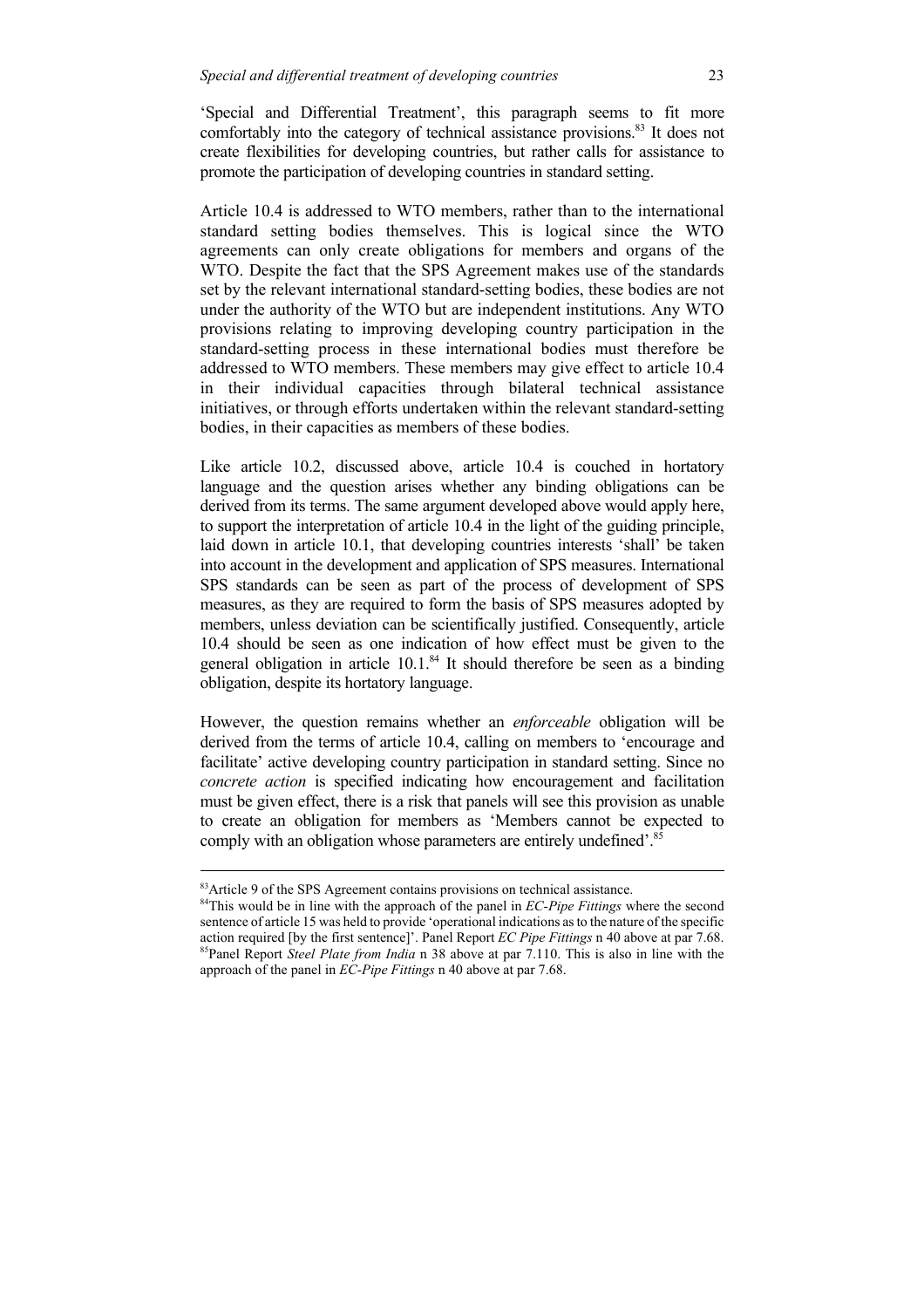Such an outcome would be unfortunate. It is not possible to lay down in the SPS Agreement precise actions required from members to promote developing country participation in international standard setting. This would mean trying to influence directly the international standard-setting bodies or other international organisations,<sup>86</sup> which is outside the sphere of competence of the WTO. Nevertheless, there are many opportunities for actions by members to promote developing country participation. It would therefore be better if, instead, panels would interpret article 10.4 by analogy to the case law on article 15 of the Anti-Dumping Agreement discussed above. Accordingly, a panel could find that interpreting the words of this article in its context (with reference to article 10.1) and in light of its object and purpose leads to the conclusion that while no obligation to actually increase developing country participation can be derived from article 10.4, it does create an enforceable obligation on members at least to *actively take steps*, 'with a willingness to reach a positive outcome<sup>87</sup> to improve such participation.

It should be noted that both individual WTO members and the international standard-setting bodies themselves are taking steps to address the problem of developing country participation.<sup>88</sup> In addition, the SPS Committee has developed the practice of holding its meetings back-to-back with meetings of the Codex Alimentarius Commission, to enable SPS officials to attend both meetings in one trip. Further, at the Doha meeting the heads of the FAO, WHO, OIE, World Bank and WTO issued a joint statement indicating their commitment to enhancing developing countries' capacity to participate

<sup>&</sup>lt;sup>86</sup>Such other organisations include the Food and Agriculture Organisation and the World Health Organisation, which are the parent bodies of the Codex Alimentarius Commission.

 $87$  The finding with regard to article 15 of the Anti-Dumping Agreement from which this analogy is drawn is Panel Report *EC-Bed Linen* n 34 above at par 6.233. Here, as mentioned above, the panel held: 'Taken in its context, however, and in light of the object and purpose of Article 15, we do consider that the "exploration" of possibilities must be actively undertaken by the developed country authorities with a willingness to reach a positive outcome. Thus, in our view, Article 15 imposes no obligation to actually provide or accept any constructive remedy that may be identified and/or offered. It does, however, impose an obligation to actively consider, with an open mind, the possibility of such a remedy prior to imposition of an anti-dumping measure that would affect the essential interests of a developing country.'

<sup>88</sup>A trust fund has been established by the FAO and WHO to promote developing country participation in the Codex Alimentarius Commission. The International Plant Protection Convention has created a trust fund under FAO rules to enhance developing country participation in its standardsetting meetings and activities. The World Animal Health Organization (OIE) will establish a similar trust fund before the end of 2005, with support from the European Union. These trust funds are funded by contributions by donor agencies and member countries. Further, the OIE provides financial support for the participation of Chief Veterinary Officers of its member countries in its standard-setting activities. See Committee on Sanitary and Phytosanitary Measures *Review of the Operation and Implementation of the Agreement on the Application of Sanitary and Phytosanitary Measures. Report Adopted by the Committee on 30 June 2005* G/SPS/36 11 July 2005 par 43.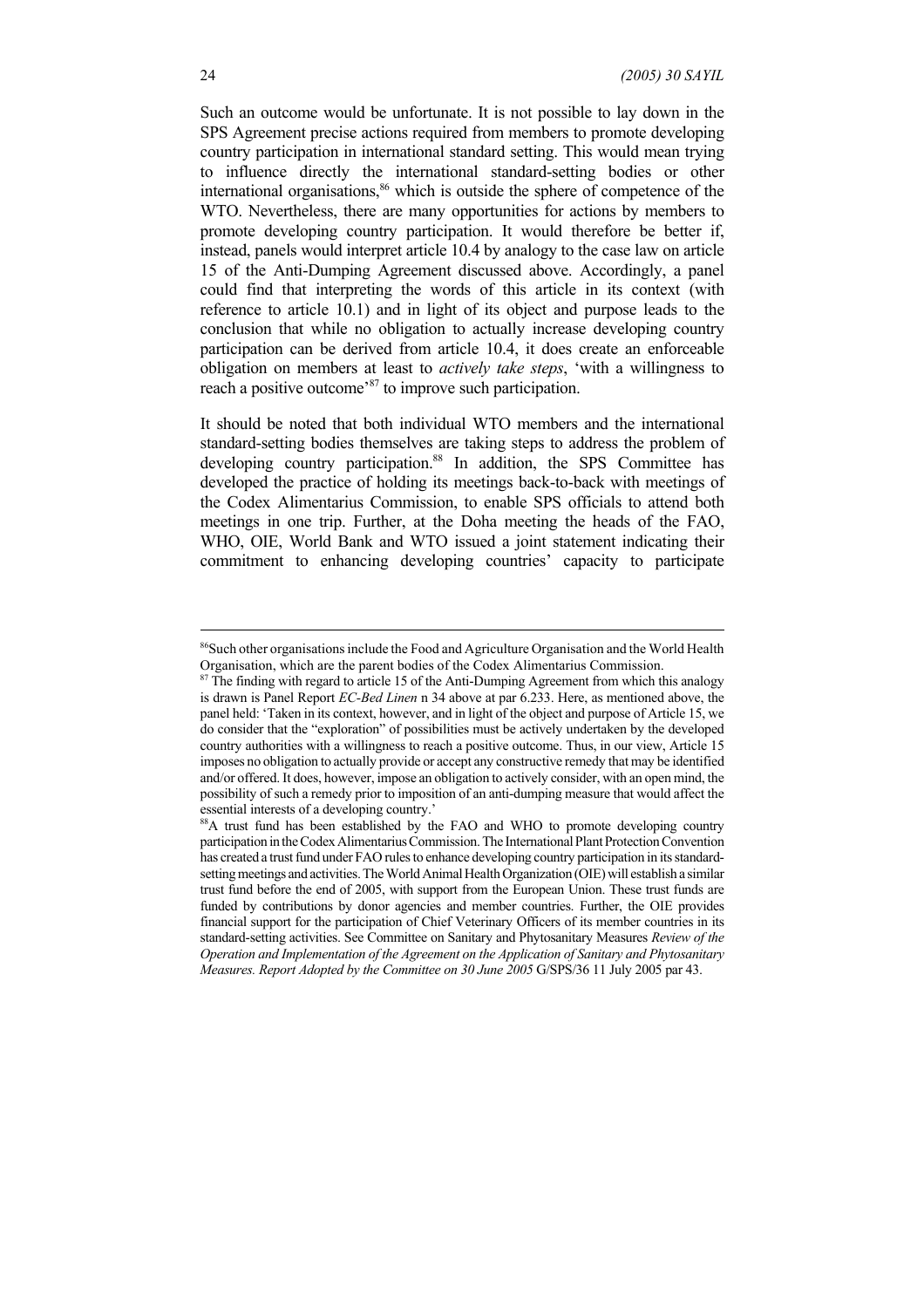effectively in international standard setting.<sup>89</sup> This initiative led to the establishment of the Standards and Trade Development Facility (STDF), which aims to enhance developing country capacity in the area of SPS standards. Such efforts seem to be driven by the need to ensure the legitimacy and acceptability of the international standards, in the light of the changed situation since the coming into force of the SPS Agreement, rather than by any perception of an obligation to do so by members under article 10.4. Nevertheless, the recognition of the binding and enforceable nature of article 10.4 in dispute settlement would serve as an added impetus for such actions.

#### *Assistance in monitoring of notifications*

Developing countries face constraints in fully benefitting from the increased transparency of SPS measures achieved by the SPS Agreement if they do not have the skilled human resources to monitor the notifications and identify those of interest to them. For this reason, under paragraph 9 of Annex B, the WTO Secretariat is obliged to draw the attention of developing countries to any notifications relating to products of interest to them. This aims at enabling developing countries to take full advantage of the increased transparency resulting from the disciplines of the SPS Agreement despite the fact that they may lack the resources to keep track of all notifications.

The question of enforceability of this provision through dispute settlement does not arise, as the WTO dispute settlement system is limited to disputes between members. Thus, claims can only be brought by a WTO member against measures taken by another member and not against acts or omissions of the WTO Secretariat. Nevertheless, the Secretariat takes its task under Annex B, paragraph 9, seriously and has made every effort to give effect to this provision.

In practice, it is difficult to determine which notifications may be of interest to each developing country member. This was particularly the case initially when notifications were rudimentary and provided little information. The Secretariat has thus revised the notification format to be used by members, to include a box on which countries are most likely to be affected by the notification. The notifications received are transmitted by electronic mail<sup>90</sup> to each member's enquiry point, and in paper form to all members' permanent missions to the WTO.<sup>91</sup>

<sup>89</sup>Directors-General of the Food and Agriculture Organisation the Office International Des Epizooties the World Health Organisation and the World Trade Organisation and the President of the World Bank *Participation of Developing Countries in the Development Application of International Standards, Guidelines and Recommendations on Food Safety, Animal and Plant Health* (2001).

<sup>&</sup>lt;sup>90</sup>The secretariat has created a self-subscribing e-mail list to receive SPS notifications and other non-restricted SPS documents. WTO members and interested public can subscribe to this list. <sup>91</sup>The secretariat sends all SPS-related documents to members in English as well as the other WTO working languages of their choice (French or Spanish).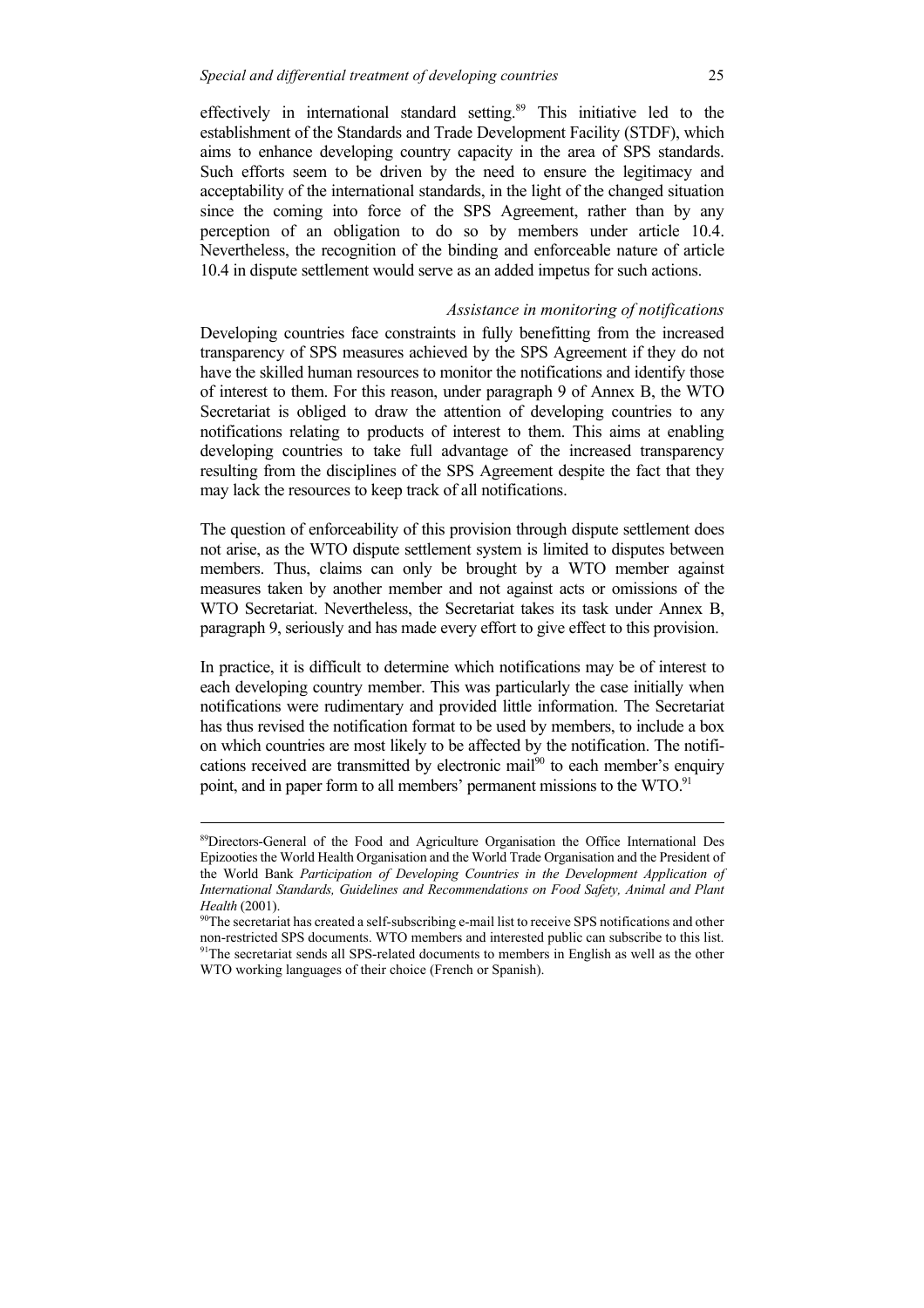In addition, the Secretariat decided to implement its obligation by circulating lists of all notified SPS measures to all WTO members. Initially these periodic lists contained merely the official document number of the notification and the date in which it was issued, $92$  and were therefore not very useful for developing country members. Following consultations with members on this issue, the Secretariat decided, in 1999, to draw up a monthly document identifying all notifications received that month, with a short summary of the products covered by each notification, the countries or regions identified in the notification as likely to be affected, the nature of the measure, and the deadline for the submission of comments.<sup>93</sup> This additional information facilitates the monitoring of relevant notifications by developing country authorities. The summary document is sent to all members in the same way as the notifications.

These efforts indicate that this SDT provision, addressed to the WTO Secretariat, is implemented effectively, within the limits of what is possible given the information provided by members in their notifications of SPS measures.

#### *SDT with regard to obligations under the SPS Agreement*

Not only is compliance with foreign SPS measures a problem for many developing countries, the implementation of the obligations contained in the SPS Agreement may also be costly and burdensome. As has been set out above, a certain level of regulatory capacity, infrastructure and skilled human resources is necessary in order to meet the requirements of the SPS Agreement. In countries in which well-functioning SPS regulatory systems are not in place, administrative systems are poor, or sufficient scientific capacity, both in the form of properly equipped laboratories and trained scientific staff, is lacking, complying with the SPS Agreement requires significant adjustments.

It is important to ensure that the regulatory disciplines of the SPS Agreement do not have the effect of forcing developing countries to divert resources from other areas of public spending which may be more crucial to their development needs, such as the provision of health and education services. For this reason, some additional flexibility is needed with regard to the compliance obligations of developing countries. The extent to which this is provided for in the SPS Agreement bears examination.

<sup>92</sup>See, for example, Committee on Sanitary and Phytosanitary Measures *List of Notifications - Note by the Secretariat* G/SPS/W/19 19 June 1995.

<sup>93</sup>Committee on Sanitary and Phytosanitary Measures, *Electronic Transmission of Notifications to National Enquiry Points: Note by the Secretariat* G/SPS/GEN/136 9 August 1999. These lists can be found in the series G/SPS/GEN/\* by searching under the keyword 'notifications'.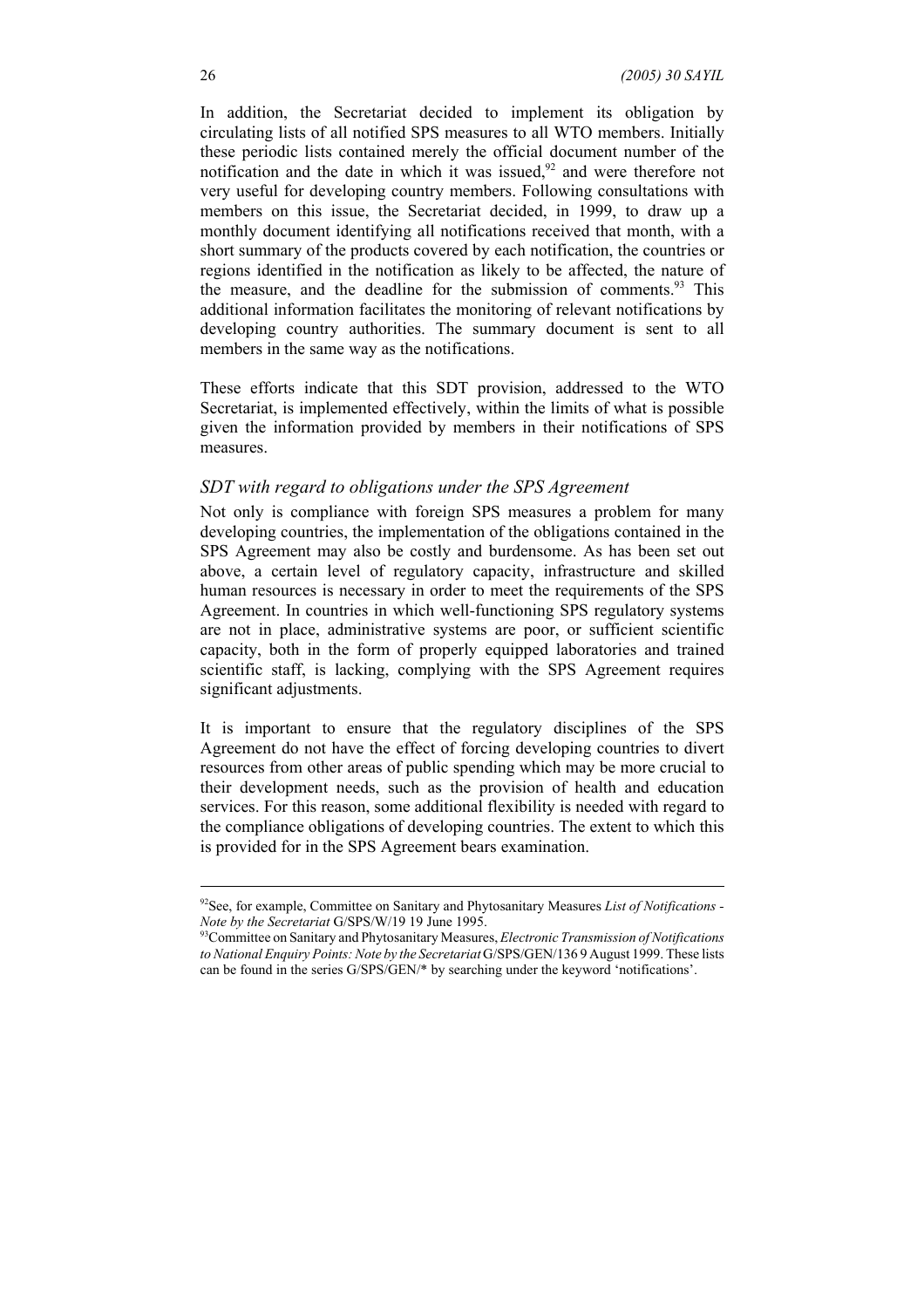#### *Delayed compliance with the SPS Agreement*

Many of the disciplines of the SPS Agreement reflect 'best practices' of developed countries with regard to SPS regulation. For example, currently in developed countries scientific risk assessments are an inherent part of the regulatory process. Similarly, it is common practice in these countries to invite public comments on regulatory proposals and to publish new regulations promptly. While often the adoption of such regulatory practices by developing countries has long-term benefits, they lack the resources to do so immediately. For this reason, such countries need additional time for the implementation of their obligations under the SPS Agreement. Reflecting recognition of this situation, article 14 of the SPS Agreement makes provision for delayed implementation of the obligations under the agreement for developing and least-developed country (LDC) members. LDCs were granted a five-year transitional period, from the entry into force of the WTO Agreement on 1 January 1995, for implementation of their obligations. Other developing members were given a two-year transitional period, where lack of technical expertise, infrastructure or resources prevented immediate implementation of their obligations. However, this possibility did not extend to their transparency and information obligations for non-LDC members.

This exclusion can be attributed to the fact that transparency of SPS measures is crucial to the operation of the SPS Committee as a forum for consultations on SPS issues. It enables members to monitor compliance with the SPS Agreement by other members, and to raise their concerns at an early-enough stage in the regulatory process when changes can still be made to the SPS measure at issue. It is also of key importance for exporting firms, as it creates a predictable trading environment. Therefore, developing countries (other than LDCs) were, in principle, obliged to comply immediately with the transparency provisions in the SPS Agreement.

The transitional period expired in January 2000 for least-developed members, and in January 1997 for other developing members. As one might expect, not all developing countries and LDCs have been able to comply fully with their obligations under the SPS Agreement within the transition periods. Some obligations, such as those relating to risk assessments, may require far-reaching reforms and institutional capacity. In addition, such reforms are often not a priority for government spending in countries with more urgent development needs. In addition, although the transitional period for non-LDC developing countries does not apply to the transparency obligations, it can be envisioned that immediate compliance would be impossible for some of these countries.<sup>94</sup>

<sup>&</sup>lt;sup>94</sup>An example of an LDC for which the transition periods were not sufficient is Bangladesh, which is currently not in a position to comply with its notification obligations. Despite having set up its required National Notification Authority and Enquiry Point, it has never notified an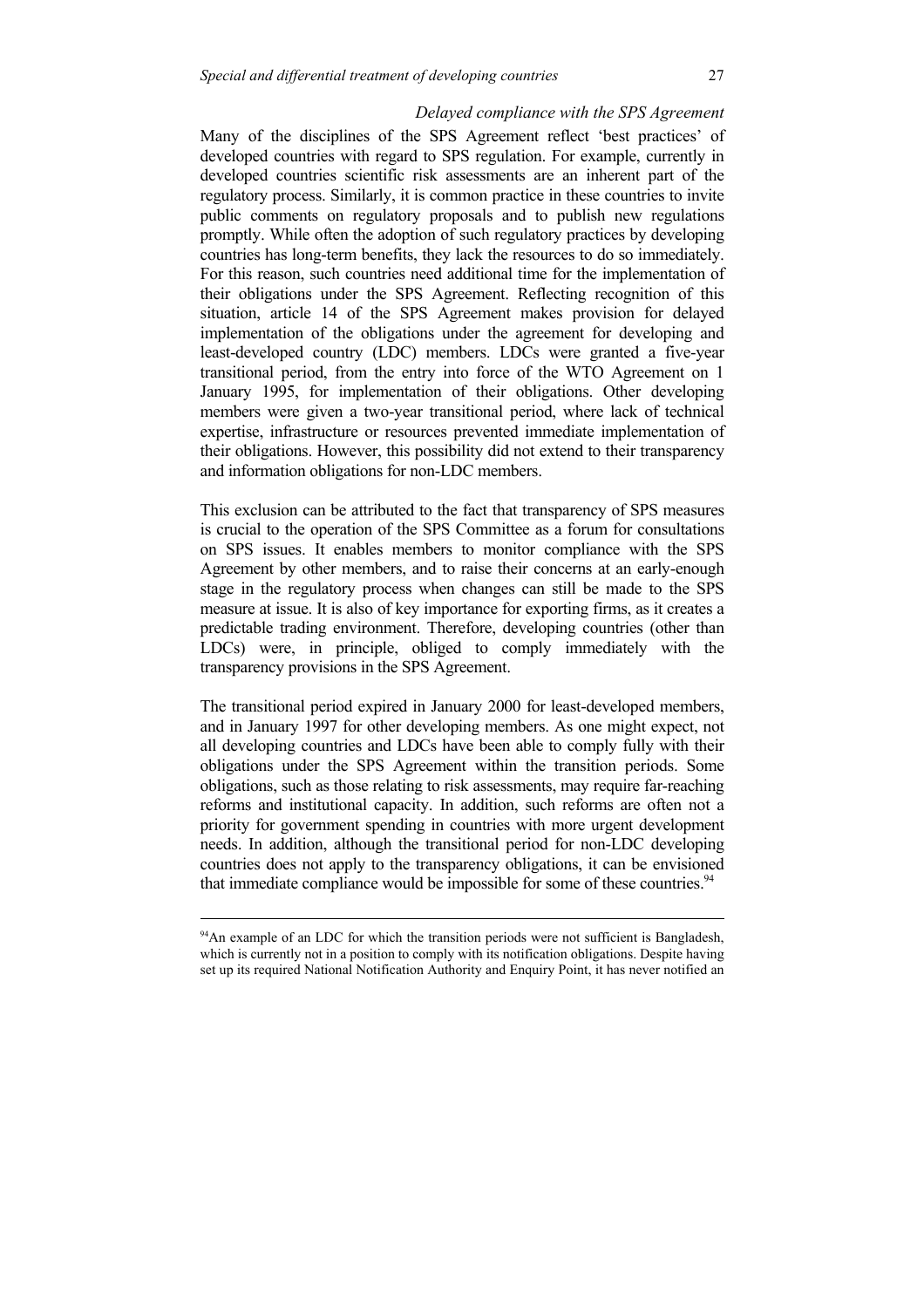Therefore, although the transitional periods in article 14 represent one of the most effective forms of SDT since their application was automatic and did not depend on implementation by other members, they were not sufficient to address fully developing country constraints with regard to meeting their obligations under the SPS Agreement.

#### *Time-limited exemptions from specific obligations*

To create additional flexibility for developing countries that have difficulties with compliance with their obligations, beyond that provided by the transition periods, article 10.3 of the SPS Agreement provides that the SPS Committee 'is enabled to grant' developing countries, upon request, specified, time-limited exemptions from all or some of their obligations under the SPS Agreement. This is done with the aim of enabling developing countries to comply with their obligations by giving them extra time to adjust to their new obligations, and takes account of their financial, trade and development needs.

Decisions of the SPS Committee are taken by consensus in accordance with article 12.1 of the SPS Agreement. Thus, any exemptions requested under article 10.3 would need the tacit approval of all members. While the Committee is enabled to grant requested exemptions, it has no obligation to do so. Neither are concrete criteria laid down according to which the Committee should evaluate developing country requests under article 10.3. The only guidance for the Committee in this article is the provision that the Committee is enabled to grant such requests from developing countries 'taking into account their financial, trade and development needs'. This leaves a very broad discretion to the Committee in this regard. The actions of the members acting within the SPS Committee are not guided by the general policy contained in article 10.1 as waivers cannot be regarded as covered by its reference to the 'preparation and application' of SPS measures by members.

It is difficult to determine whether members within the SPS Committee would be disposed to grant requests under article 10.3 easily, or instead be reluctant to do so, as to date no developing country or LDC has requested such an exemption. This despite the fact that some remain in breach of certain obligations under the SPS Agreement, such as the obligation to establish a National Notification Authority and Enquiry Point, to publish and notify all new SPS measures,<sup>95</sup> or to base their SPS measures on either an international standard or a risk assessment.

SPS measure. See Trade Policy Review Body *Trade Policy Review: Bangladesh - Report by the Secretariat* WT/TPR/S/68 3 April 2000 Part II par 25 and Table II.23.

<sup>&</sup>lt;sup>95</sup>As of May 2005, out of 148 members 139 had notified an enquiry point, 130 had identified their national notification authority, and 87 (*ie* 59%) had notified at least one new or revised SPS measure. See Committee on Sanitary and Phytosanitary Measures *Implementation of the Transparency Obligations as of 18 June 2004. Note by the Secretariat – Revision* G/SPS/GEN/27/Rev 13 21 June 2004 pars 26-27.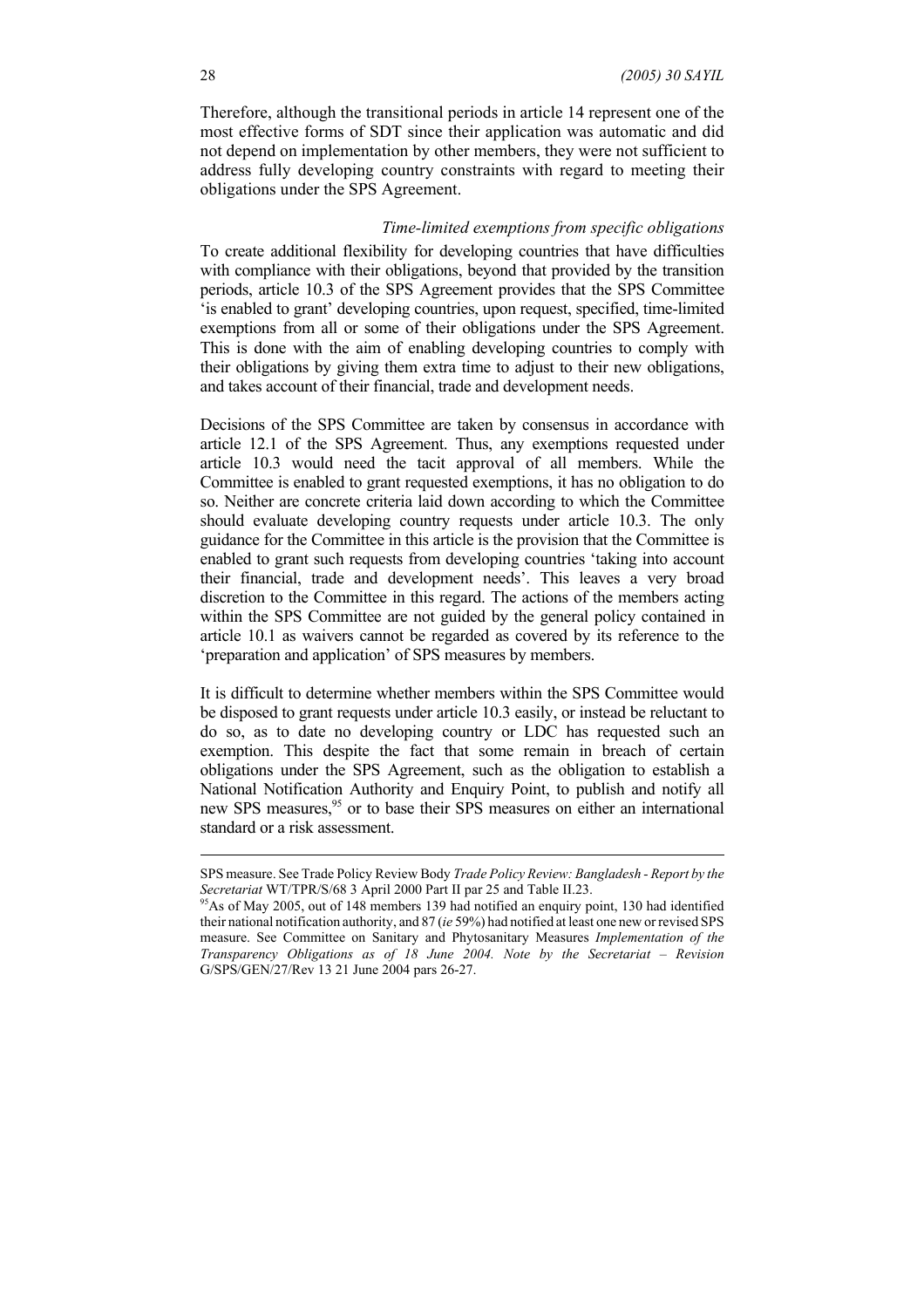It seems possible that the hesitance of developing countries to make use of this exemption possibility is due to their uncertainty regarding the likelihood that their requests will be granted, given the broad discretion of the SPS Committee in this regard, and the fact that it takes decisions by consensus. Developing countries' failure to make use of article 10.3 may reflect their unwillingness to draw attention to their non-compliance in the face of this uncertainty. If the SPS Committee were to refuse to grant an exemption, the requesting country will have exposed itself to the risk of challenges for violation of the SPS Agreement.<sup>96</sup>

Some developing countries have proposed that article 10.3 be amended to oblige the SPS Committee to grant requests for time-limited exemptions for developing countries. However, this would have the effect of creating an automatic waiver, excusing developing countries from any obligations under the SPS Agreement upon request. When one bears in mind that intradeveloping country trade in food and agricultural products is significant, the creation of such a loophole in the obligations would be to the detriment of developing countries themselves by reducing their possibilities to enforce the market access achievements of the SPS Agreement against other developing countries. Instead, the creation of clear and concrete criteria to determine when the 'financial, trade and development needs' of developing countries preclude immediate compliance with specific obligations may be more useful.

## *Exemption from elements of the notification obligations*

As stated above, compliance with the transparency obligations of the SPS Agreement can be particularly costly and onerous for developing countries. While transparency is important for the proper operation of the SPS Agreement, some of these obligations are less crucial than others and may create an unnecessary burden for developing countries. This is reflected in the additional flexibility allowed in paragraph 8 of Annex B, with regard to documentation for notified measures.

This provision contains an obligation to provide, upon request, copies of the documents, or in case of lengthy documents, summaries of the documents covered by a specific notification in one of the official languages of the WTO. However, its application is limited to developed countries, and it can thus be seen as providing a specific waiver to developing countries from its obligations of translation and summary. This is clearly an attempt to reduce

<sup>96</sup>In addition, it is useful to bear in mind, as noted above, that there is no possibility to challenge the action of a WTO organ in dispute settlement proceedings, as these are limited to disputes between members. Thus the issue of enforceability of article 10.3 does not arise.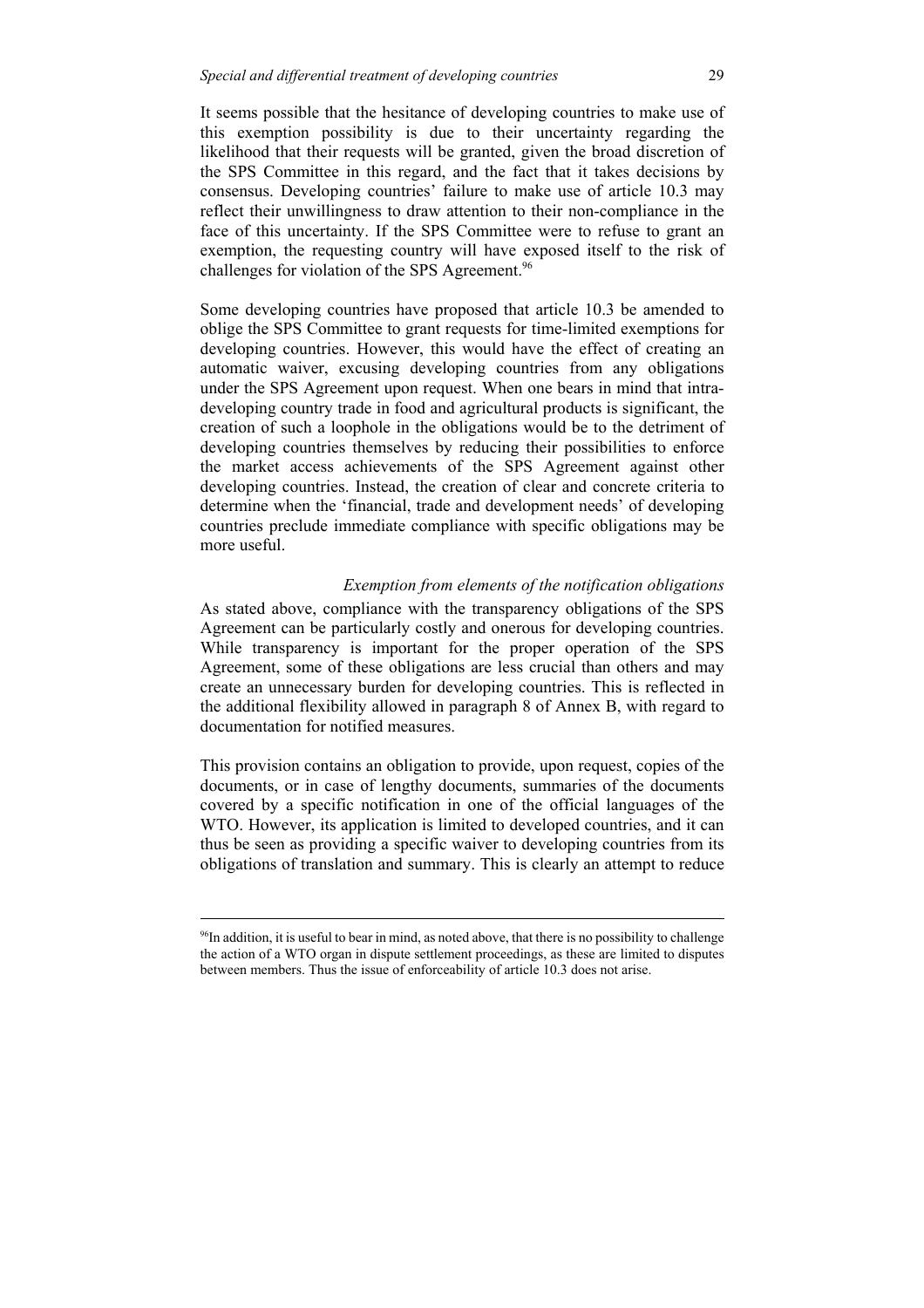the burden on developing countries that results from compliance with some of the transparency provisions.

Once again, as was the case with the transitional periods, this SDT provision is automatic in application and requires no implementation. It can thus be regarded as an effective, albeit very limited, form of SDT.

## **Conclusion**

If developing countries are to benefit fully from the rules of the SPS Agreement, appropriate flexibilities are necessary to take account of their special constraints. It is therefore important that the provision of SDT in this agreement not remain at the level of rhetoric, but be effective and operational.

Although implementation of SDT in the SPS Agreement has been disappointing to date, the above examination of the various forms of SDT provided for in the SPS Agreement indicates that real possibilities exist for panels, such as the panel in the *EC-Biotech* dispute, to operationalise SDT provisions through effective treaty interpretation. Although these possibilities are not limitless, they do allow for the recognition that several provisions contain enforceable obligations that give effect to the general policy of consideration for the special needs of developing countries, thereby ensuring that the negotiated rights enshrined in these provisions are not rendered illusory.

This conclusion has implications for the ongoing Doha Round negotiations on SDT, at least as they relate to the SPS Agreement. The deadlocked negotiations reflect an impasse between two opposing positions. On the one side are developing countries, who view the operationalisation of SDT provisions through amendments or clarifications to strengthen them and make them enforceable, as merely ensuring the implementation of existing negotiated rules. They are therefore not prepared to make concessions in other areas to get, as *quid pro quo*, the agreement of developed countries to these amendments. On the other side are several developed countries, who regard the strengthening of SDT provisions as the creation of new rights and obligations, and thus as something developing countries should 'pay' for by means of concessions in other areas.

Once it becomes clear that most of the existing SDT provisions can be operationalised by effective treaty interpretation in dispute settlement proceedings, the basis for this deadlock falls away. Members are then left with two options. They can leave the fleshing out of SDT provisions to panels and the Appellate Body, on a case-by-case basis as they are faced with claims such as that of Argentina in *EC-Biotech*, or instead they can reach political agreement on the nature and extent of these obligations,